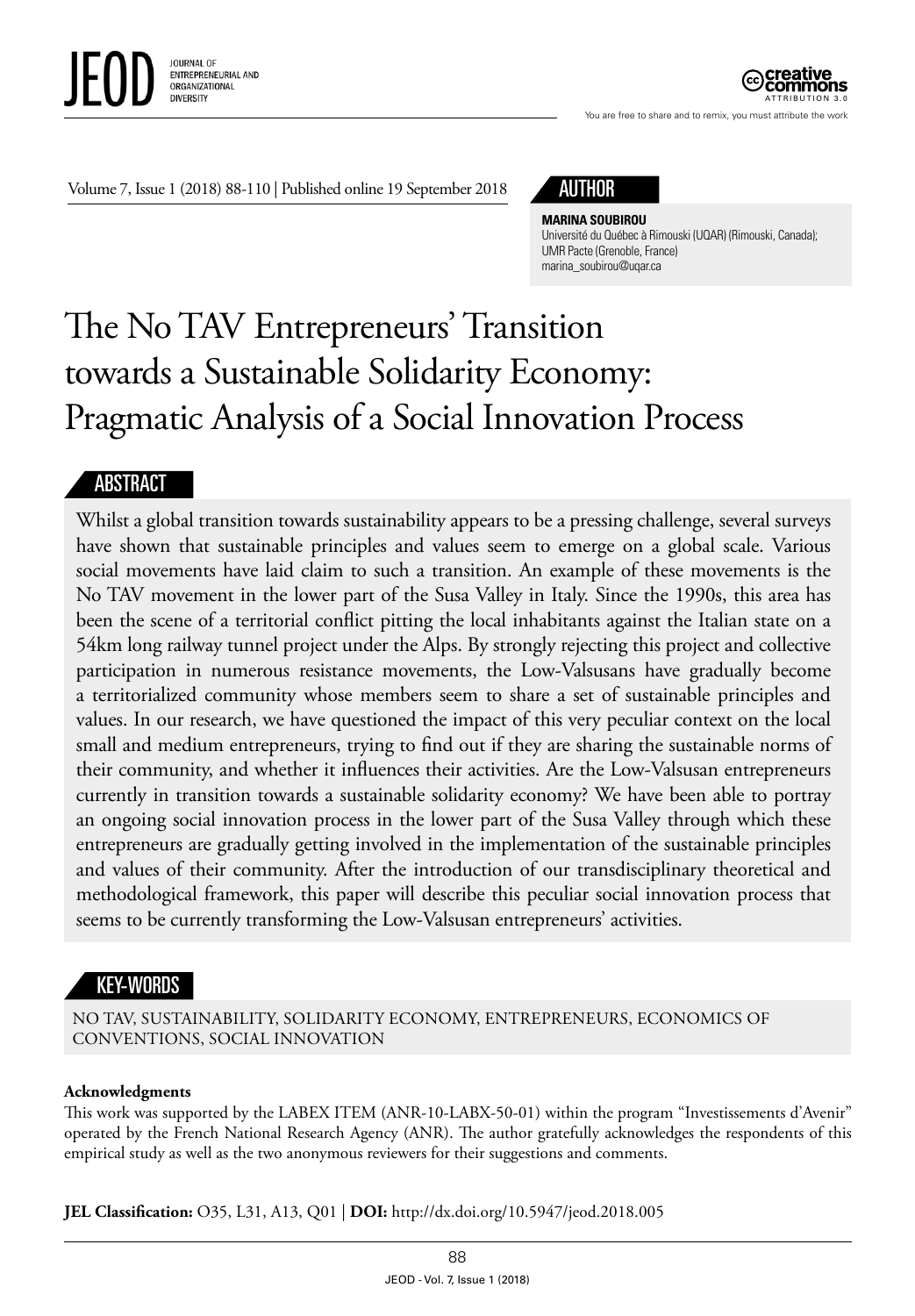#### **1. Introduction**

A global transition towards sustainability is a pressing challenge in the current context of fast degradation of the biosphere (Steffen et al., 2004) and of rising socio-economic inequalities that generate multiple vulnerabilities (Carroué, 2015; Wilkinson and Pickett, 2013). Qualitative (Buclet, 2011) and quantitative (Bozonnet, 2014) surveys have shown that sustainable principles and values appears to be emerging on a global scale. Various social movements have laid claim to such a transition as the anti-airport movement of Notre-Damedes-Landes in France, whose slogan was to fight against "the airport and its world". Another example of social movement over a Locally Unwanted Land Uses (LULU) is the No TAV1 movement in the lower part of the Susa Valley in Italy. Since the 1990s, this area has been the scene of a territorial conflict pitting the local inhabitants against the Italian state on a 54km long railway tunnel project under the Alps, linking the Susa Valley to the French Maurienne Valley. By strongly rejecting this project and collective participation in numerous resistance movements, the Low-Valsusans<sup>2</sup> have gradually become a territorialized community (Soubirou and Buclet, 2017) whose members are linked by strong bonds of co-obligation to each other and seem to share a set of sustainable principles and values. In our research, we have questioned the impact of this very peculiar context on the local small and medium entrepreneurs, trying to find out if they are sharing the sustainable norms of their community, and whether it influences their activities.

Are the Low-Valsusan entrepreneurs currently in transition towards a sustainable solidarity economy? Our hypothesis was that the No TAV conflict has led to a major sustainable transformation in the local entrepreneurs' activities. Using the theoretical framework of social innovations (Klein and Harrison, 2007) developed by the "Centre de recherche sur les innovations sociales" (CRISES) in Québec, we have been able to portray an ongoing social innovation process in the lower part of the Susa Valley through which these entrepreneurs are gradually getting involved in the implementation of the sustainable principles and values of their community. To explore this process, the first part of this paper will introduce our transdisciplinary theoretical framework, referring to the two categories of social innovation and solidarity economy. The second part will present the conditions of our empirical investigation in the Susa Valley and the qualitative methodology we have used to collect and process data. Finally, the third part will describe the steps, factors and limits of the social innovation process that seems to be currently transforming the Low-Valsusan entrepreneurs' activities.

<sup>&</sup>lt;sup>1</sup> No Treno ad Alta Velocità (no high-speed train).

<sup>&</sup>lt;sup>2</sup> The inhabitants of the lower part of the Susa Valley.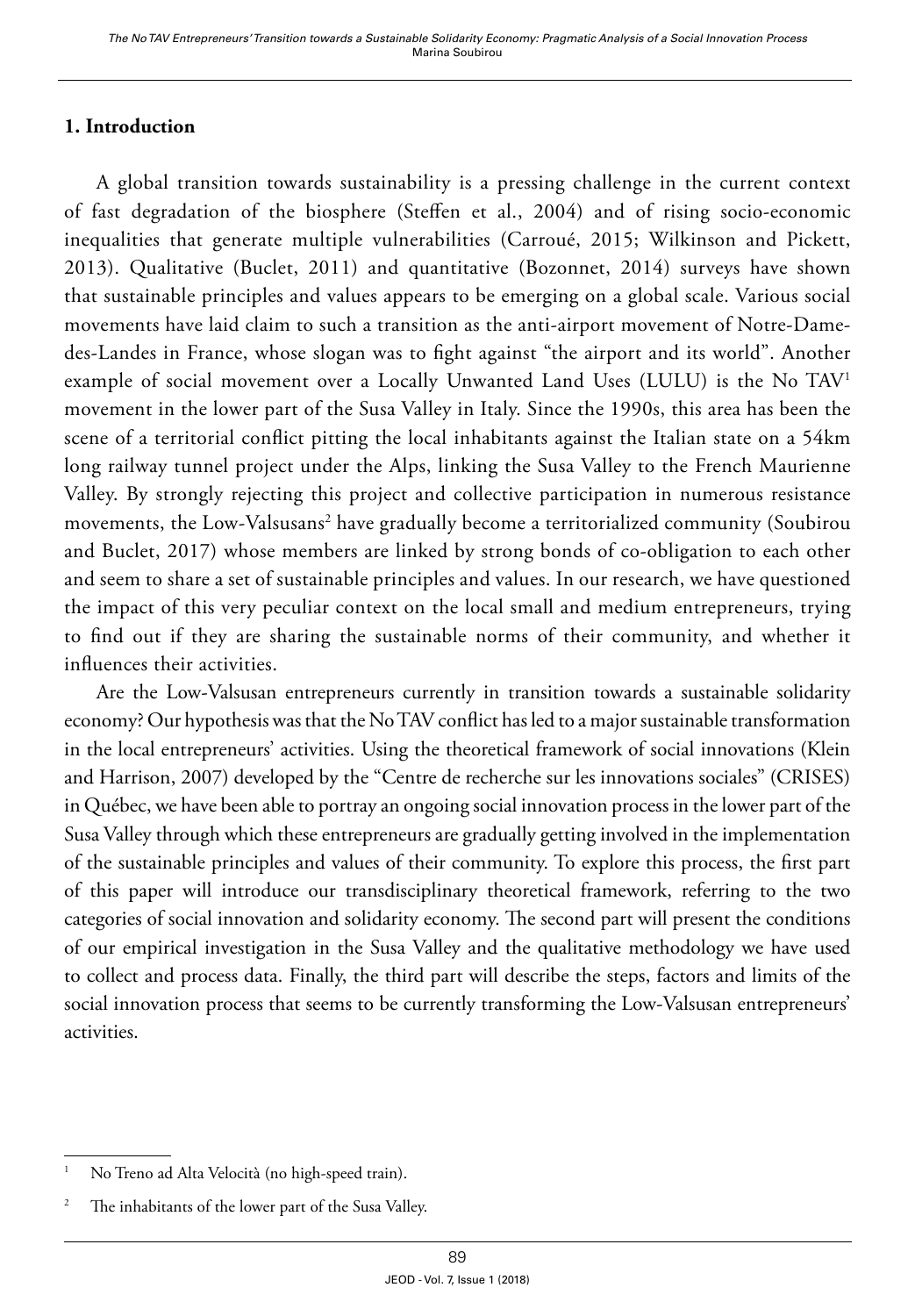#### **2. Theoretical framework**

Social innovations are peculiar processes of social dissemination and institutionalisation of inventions aiming to meet collective aspirations of human groups. This notion gained attention in the 1980s, in reaction to deleterious social and environmental collateral effects of economic development policies. Two approaches stood out. A "weak solidarity" approach (Laville, 2014: 64) states that innovations within the capitalist "dominant conventional regime" (Buclet, 2011: 66) can meet social and environmental challenges. From the economic point of view, the global market is there considered as "able to produce antidotes to the problems it creates" (Laville, 2014: 70), for example through the introduction of regulatory mechanisms such as tradeable pollution permits or by the expansion of "ecopreneurial" start-ups on the mass market (Hörisch, 2015).

On the other hand, a "strong solidarity" approach (Laville, 2014: 64), mainly developed by the CRISES in Québec, considers social innovations as locally embedded emancipatory and transformative processes (Klein et al., 2016) that challenge the dominant conventional regime. Economy is there conceived as "a mean to achieve social justice and ecological sustainability goals" (Laville, 2014: 65), in a solidarity perspective. This second approach, which focuses on local transformative processes, seems more appropriate to understand the dynamics at work in the lower Susa Valley. It has been developed in a variety of contexts such as "economically and socially disadvantaged areas" (Hillier, Moulaert and Nussbaumer, 2004) or the Bolivian popular economy (Hillenkamp, 2007). However, LULU contexts remain understudied from a strong social innovation perspective (Laville et al., 2017). This is surprising, since these contexts are characterised by territorial conflicts that can affect local embeddedness, which is one of the basic characteristics of social innovation. Thus, by focusing on a LULU context, this article aims to contribute to fill a meaningful gap in the social innovation literature.

#### *2.1 Solidarity economy*

The solidarity economy approach allows a non-capitalist analysis of the entrepreneurs' behaviours. In this respect, they are considered as political actors, potentially aspiring to an alternative type of society. A solidarity economy can be defined as the whole set of "production, exchange, saving and consumption activities contributing to the democratization of the economy through civic involvements" (Fraisse, Guérin and Laville, 2007: 245). According to Hersent and Palma Torres, those initiatives' motto can be resumed as "Say what we do and do what we say" (Hersent and Palma Torres, 2014: 214). They claim the political dimension of the economic activities and participate to the real implementation of a way of life collectively desired. From this perspective, the economy is meant to serve societal aims as "social justice, environmental preservation, cultural diversity…" (Laville, 2014: 227).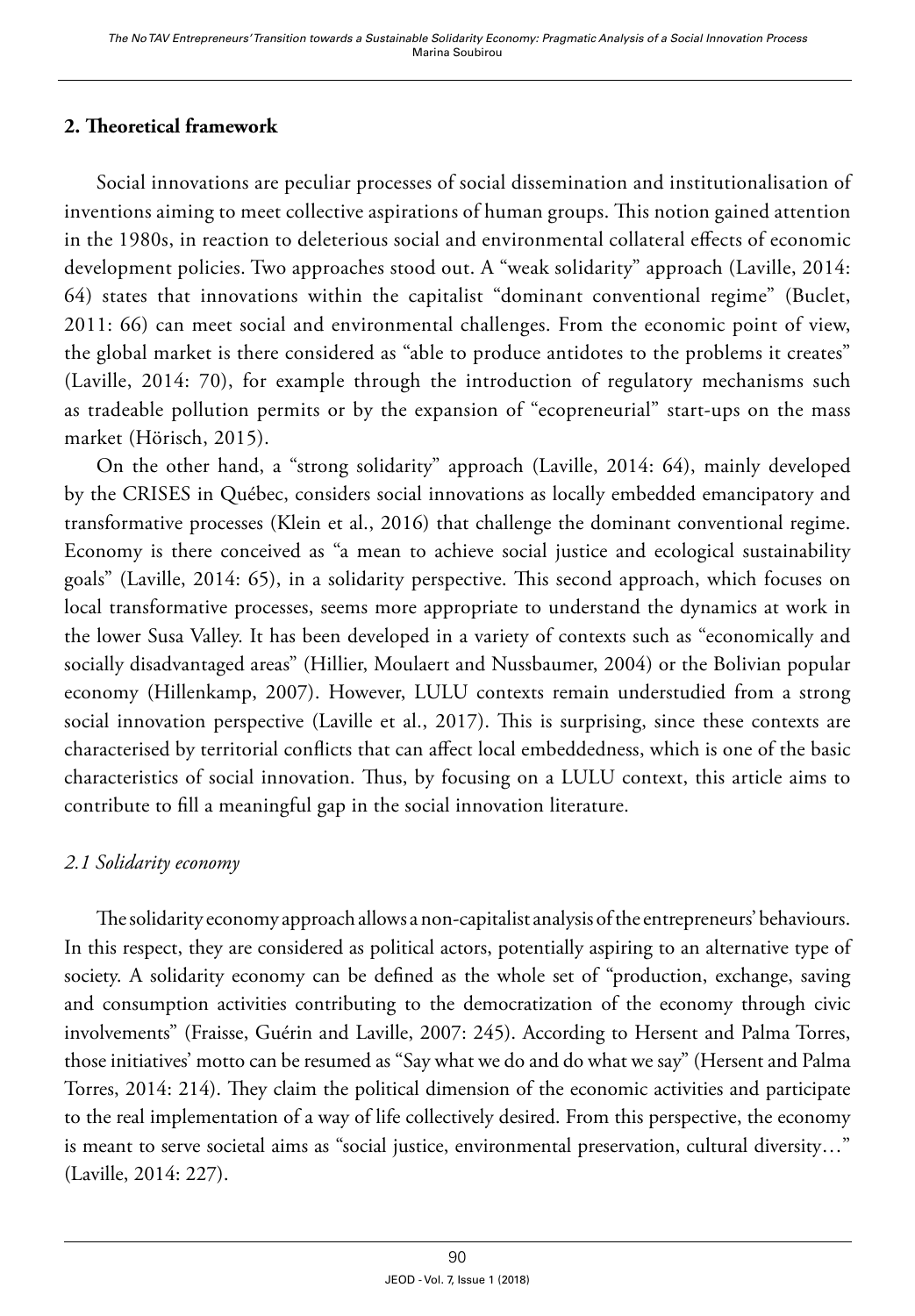In the solidarity economy approach, the economy is considered as plural as it mixes reciprocity, householding (Hillenkamp, 2013), market exchanges and redistribution principles. However, reciprocity understood as "a relationship between people conscious of having common interests which implies the moral obligation to not damage the others" (Castel, 2015: 178, quoting Polanyi, 1975), is the fundamental principle of such an economy. In other words, solidarity economy initiatives fundamentally require collective relationships of co-obligation between people, guided by the political principle of the common (Dardot and Laval, 2014).

In a solidarity economy the economic activities aim at implementing a way of life collectively considered as good by the members of the society or group where they take place. Thus, studying such activities requires first to circumscribe the concerned group and to identify the values of its members and the principles they believe as just and able to guarantee the respect of these values.

# *2.2 A transdisciplinary approach of social innovation processes*

The CRISES was founded in Québec in 1986 "to understand and identify the success factors of innovative actions answering to new social aspirations and to the new social needs" generated by the crisis of the Fordist model in the 1980s (Klein and Fontan, 2014: 2). Inspired by Schumpeter's conception of crisis as "creative destruction processes", the CRISES original theoretical framework crosses institutionalist approaches, economics of conventions and social movement analysis with economic geography (Klein and Fontan, 2014: 2-6). According to this approach, social innovation processes aim "to answer to an aspiration, meet a need, provide a solution or take advantage of an opportunity for action to change social relations, transform a framework for action or propose new cultural orientations", in order to contribute to "the better-being of individuals and communities" (Saucier et al., 2007: 390). Thus, the first characteristic of social innovations is to have social purposes, and not only market-oriented finalities.

A second key characteristic of social innovations is their historical dimension. Social innovation processes are relatively alike other innovation processes as they include three phases of invention, dissemination and institutionalisation. However, the peculiarity of social innovation processes is that these three steps take place at a societal scale, and not only into a company or a line of business. At first "emerges the idea of a novelty": individuals create something that is locally new, individually, in parallel or collectively, but always in connection with the society in which they are embedded (Fontan, 2011: 20). In a second phase, the "creation" spreads and is gradually adapted and adopted by a group that attributes to it a "new social use" , helpful to meet his aspirations (Fontan, 2011: 20-21). Through this collective appropriation, the initial "creation" is refined, adjusted to the context in which it is mobilized, its mode of use is gradually codified. It is this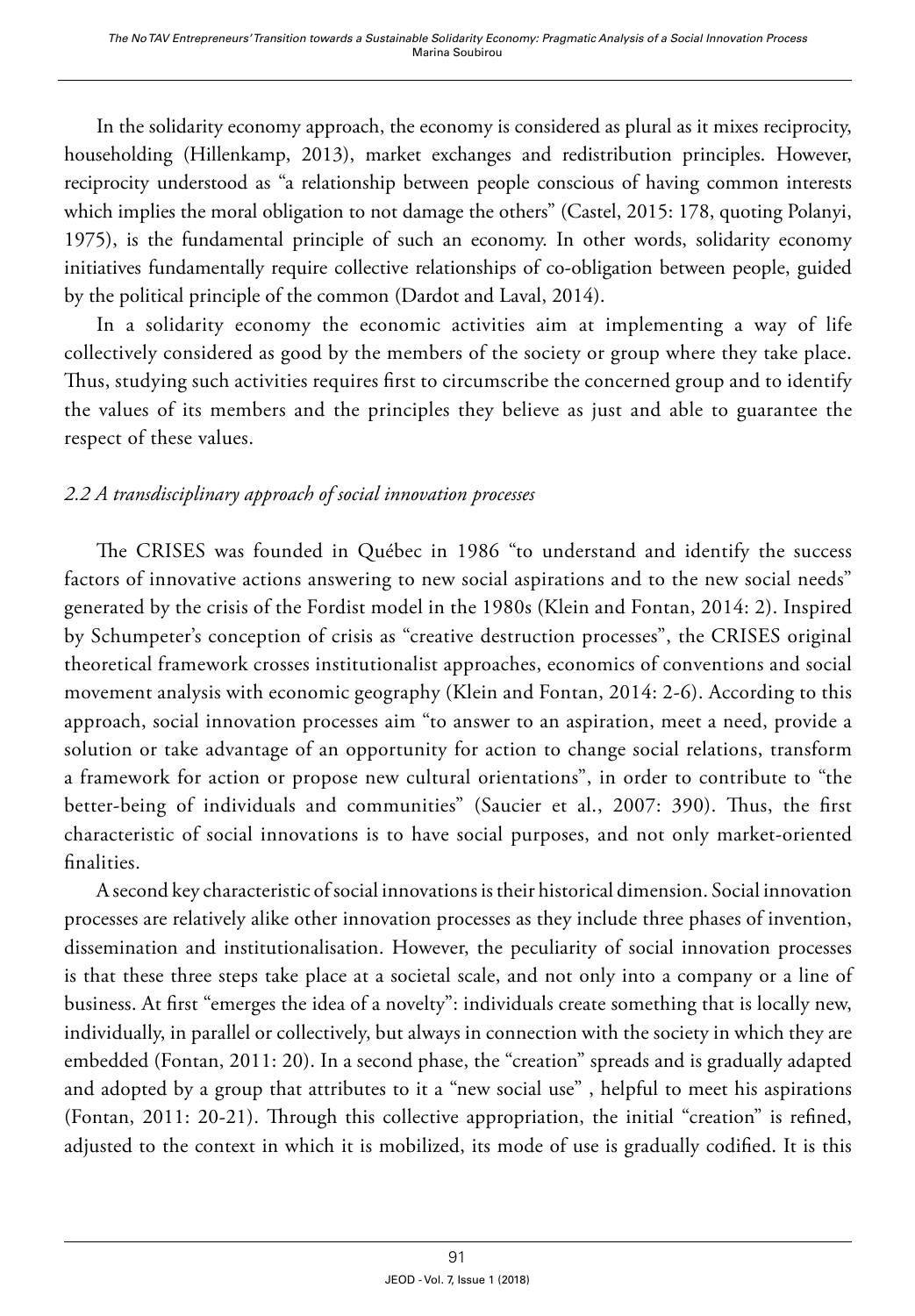step that gives a "social dimension" to the innovation<sup>3</sup>. Finally, a last phase of institutionalisation of the social innovation can begin, through which it can potentially become a new conventional modality of action. During this last phase, a social innovation can transform normality by being added to other existing conventions, or by replacing one or more already established conventions. The emergence of a social innovation and its institutionalisation thus correspond to a process of "socialization" of an invention, through its increasingly extensive implementation. This process of progressive "interest sharing" can be detailed in four steps:

"The rise in interest primarily affects the innovators, that is to say the people directly interested in the novelty. Secondly, it joins the early followers, that is to say, this group of people who are very sensitive to the proposed novelty. Third, we find most of the population, [...]. Finally, is convinced a fourth group of people who were refractory to the idea but who, becoming marginal, must follow the general trend once it is well anchored in the population." (Fontan, 2011: 23)

Once it becomes conventional, a modality of action emanating from a process of social innovation can thus be coercive if not oppressive (Larsson and Brandsen, 2016) for those who do not adopt it.

A last key characteristic of social innovation processes according to the CRISES approach is their local embeddedness. Territories are there understood as local systems of social relationships (Saucier et al., 2007) that can favour the social dissemination of innovations in a network logic.

#### **3. Methodological framework**

We lived in the lower part of the Susa Valley for five weeks in 2016 to conduct our investigation. We had spent several days in the valley during the previous year to establish contacts within the local population. Paying attention to the ordinary actors' self-reflexivity, we have chosen to conduct our empirical investigation in a "pragmatic style" (Barthe et al., 2013). In this approach, the ordinary people are considered as having a "critical competence" (Barthe and Lemieux, 2002). On the other hand, the researchers' duty is considered to be "less to seek to 'free' the actors challenging them to convert to the sociological point of view than to report the plurality of the forms of criticism in our societies" (Barthe and Lemieux, 2002: 37).

Our empirical investigation had two goals. Its first aim was to characterize the limits of the studied group and what its members considered to be a good life (that is to say the principles and values they eventually shared). Its second aim was to question whether the local entrepreneurs were transitioning towards a solidarity economy guided by the local principles and values. Even if this paper is focused on the second goal, we will first briefly present the results of the first step of our

It is to be distinguished from its "social purpose", which is also crucial.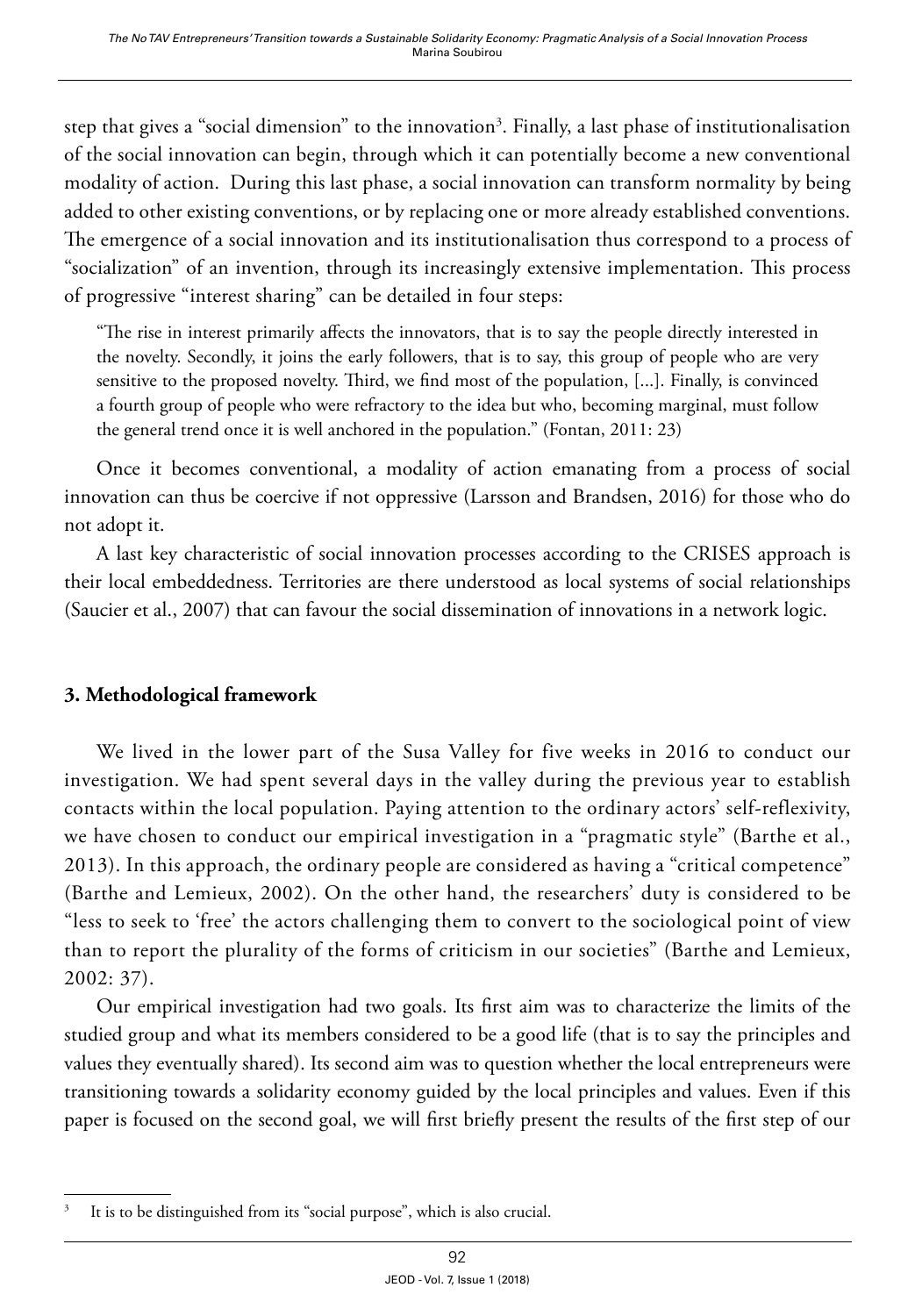investigation in this methodological section, as they are crucial to the correct understanding of the results here introduced.

#### *3.1 Preliminary results: the identification of the Low-Valsusan community*

Studying social innovation and solidarity economy within a peculiar group or society requires first to define the limit of this group and the principles and values that constitute what its members consider to be a good life. We made such investigations at the beginning of our fieldwork, mainly using an historical approach and the economics of conventions $\mathrm{^4},$  an approach interested into social norms and representations. We have conducted several interviews with elder people of the valley to collect the local memory about the various conflicts since the 1970s and consulted the local newspapers archives. We made also a qualitative semantic analysis of local collective speeches, that is to say speeches expressed collectively (for example statements signed by all the mayors of the lower valley) or written through collective deliberative-participative processes. We observed in addition the local landscapes to detect the visible mark of anchorage of an eventual local community (graffiti, banners, flags…). Finally, we compared these results to the pre-existing literature about the studied territory (Caruso, 2008; Della Porta and Piazza, 2008; Chiroli, 2017).

During the last 50 years, the inhabitants of the lower part of the Susa Valley have been collectively involved into various local resistance mobilizations. This area, where today live around 60,000 inhabitants, has suffered a violent deindustrialization since the 1970s. Several labour struggles thus took place in the area during this decade, including a general strike that paralyzed the valley on the 9<sup>th</sup> of February 1971. The 1980s were the scene of two protests against huge cross-border infrastructures projects: a highway (failed struggle) and a high-voltage electrical line (victorious struggle). Those conflicts have been important premises that have facilitated the collective participation of the inhabitants into the No TAV conflict. They are still used today as a popular memory to justify the current struggle. The turning point of the crystallization of a community linked by co-obligation bonds in the lower Susa Valley is 2005. The violent police answer to the local popular mobilizations that took place this year to prevent the installation of several TAV building sites have been a deep shock for the Low-Valsusans and has reinforced the feeling of being a besieged territory. On the 8<sup>th</sup> of December 2005, a huge strike, locally known as the "Immaculate rebellion" gathered 10,000 people in the small village of Venaus to force the police and the companies involved in the TAV project to abandon their prospective building site in the village. Since 2005, the collective involvement of the Low-Valsusans has expanded beyond the TAV issue to a multidimensional movement concerned by the wider question of which societal model to choose.

The economics of conventions are described later in this paper, in Section 3.2.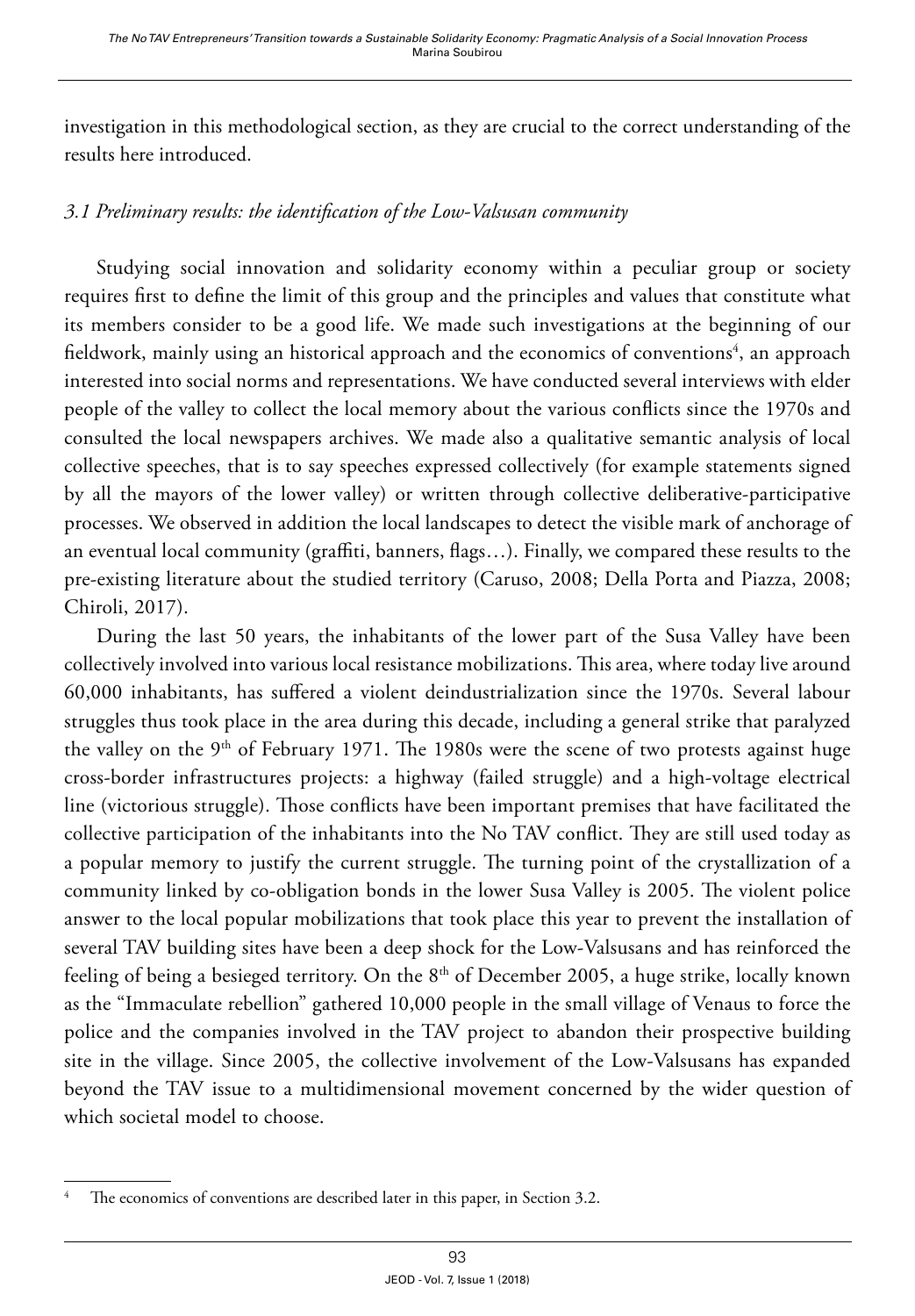Through the recent literature (Caruso, 2008; Della Porta and Piazza, 2008; Chiroli, 2017) and our analysis of collective speeches, Low-Valsusans appeared to share a set of common sustainable principles and values. In the collective speeches we have studied, humans and nature are both recognized as having worth. These speeches also converge around the eight following principles:

- opposition to the TAV and to the LULU
- measured action or sobriety, paying attention to the humans and the biosphere limits
- territoriality, local level being the just level for action
- autonomy, self-governance and opposition to any type of alienation
- friendliness, respect and mutual goodwill
- co-obligation between each other
- solidarity, care for the weaker ones
- continuity, belonging to a temporal continuum through past, present and future.

Thus, a Low-Valsusan solidarity economy is an economy guided by these sustainable values and principles.

Moreover, the Low-Valsusans share consciously a feeling of spatial anchorage in the lower part of the valley, between the villages of Exilles and Avigliana. It does not only appear in their speeches, the landscapes are also marked by this anchorage as there are hundreds of No TAV banners along the roads between these villages and a lot of No TAV graffiti on the bridges, roads, and even on the mountains. The inhabitants refer this space as the space they are responsible for, with sentences like "taking care of our territory" or "improve the territory". To describe the peculiar Low-Valsusan community we have created the notion of territorialized community. It refers both to the French economic geography notion of territory (Moine, 2006), and to the socio-political notion of common defined as a political principle of co-obligation (Dardot and Laval, 2014). A territorialized community is a group of people spatially anchored in a close physical space, who consider to be linked to each other by bonds of co-obligation and that their territory is their collective practical responsibility arena (Soubirou and Buclet, 2017).

# *3.2 Capturing entrepreneurs' representations and capabilities: a composite semi-structured interview design*

We conducted a qualitative investigation (semi-structured interviews) with 13 small and medium entrepreneurs (in 12 businesses) in the lower part of the Susa Valley. We used different entry points to select our panel: business directories, direct meeting in local places of sociability (cafés, markets) and associative directories. Table 1 details the composition of this panel.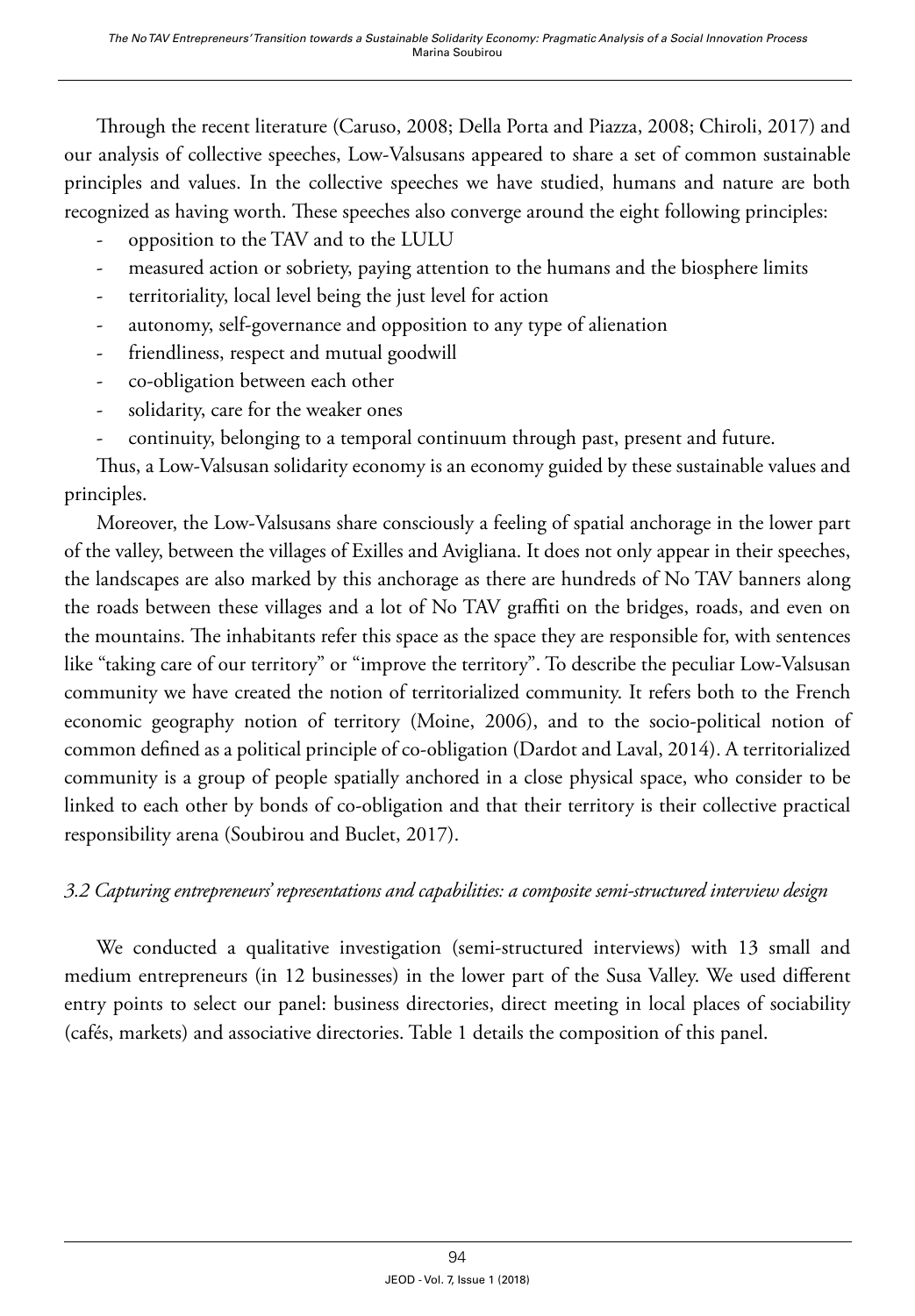|                                          | Member of Etinomia           | 7              |
|------------------------------------------|------------------------------|----------------|
| Associative membership of the businesses | Member of other associations | $3^*$          |
|                                          | Not member of an association | 4              |
|                                          | Men                          | 9              |
| Gender of the entrepreneurs              | Women                        | 4              |
|                                          | 30 years old and less        | $\mathbf{0}$   |
|                                          | 31-45 years old              | 3              |
| Age of the entrepreneurs                 | 46-60 years old              | 5              |
|                                          | Over than 60 years old       | 5              |
|                                          | After 2011                   | 4              |
| Date of creation of the businesses       | Before 2011                  | 8              |
|                                          | Agriculture                  | 3              |
|                                          | Services                     | 1              |
| Line of business                         | Trade                        | 3              |
|                                          | Craft                        | $\overline{2}$ |
|                                          | Industry                     | 3              |
|                                          | No employees                 | 8              |
| Number of employees of the businesses    | Less than 10 employees       | 1              |
|                                          | 10-50 employees              | 3              |
|                                          |                              |                |

#### **Table 1. Entrepreneurs' panel**

\* Two of them are also members of Etinomia.

*Source*: Soubirou (2018)

#### 3.2.1 Identify entrepreneurs' principles and values with the economics of conventions

Our first methodological challenge was to question the belonging of these entrepreneurs to the local territorialized community. More precisely, we wanted to know if they were sharing the local sustainable principles and values and if they believed that they had to implement them into their entrepreneurial activities. We thus needed a methodological approach interested into peoples' beliefs and social representations to answer these questions. We therefore chose to use the economics of conventions, an approach that has emerged in France in the 1990s (Boltanski and Thévenot, 1991), between sociology and political economics. In the CRISES framework, the economics of conventions serves to understand the coordination among social actors involved in social innovation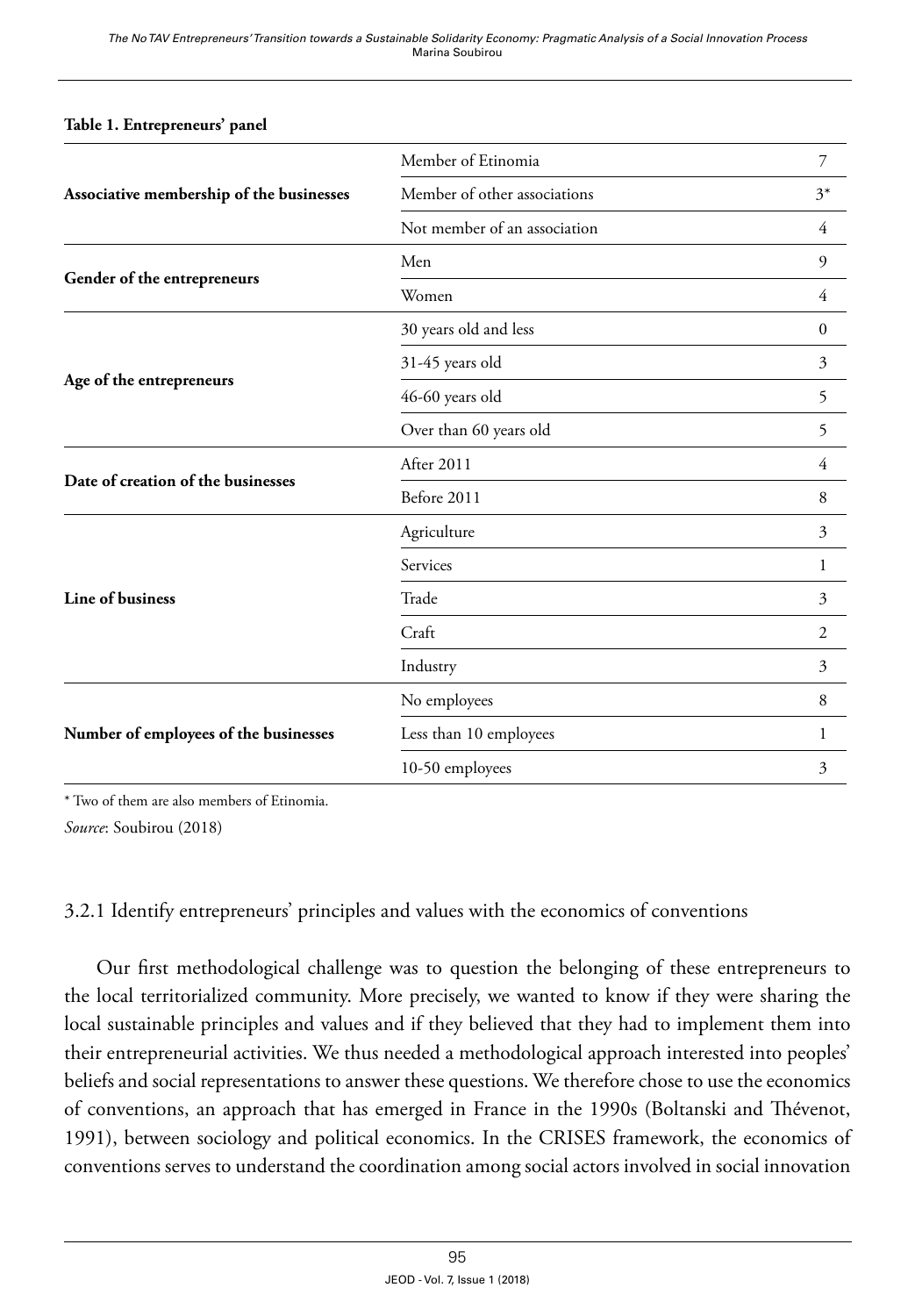(Callorda Fossati, Degavre and Lévesque, 2018). By rejecting the Homo economicus postulate, this approach allows the understanding of alternative coordination modes. A convention is a collective belief that leads our action. It is what is understood as the correct way to behave under this or that circumstance. Orléan defines it as follows:

"A behavioural regularity R in a population P as: (1) all the members of P act according to R; (2) everyone believes that all the members of P act according to R and (3) find in this belief a good and crucial reason to act according to R;  $(4)$  moreover, at least, one other regularity R' verifying the preceding conditions could have prevail." (Orléan, 2004: 12)

Conventions derive their strength from the legitimacy that members of a group confer to them. By spreading, they are gradually instituted: they become what is perceived as a natural way of behaving. On the opposite, behaviours contrary to instituted conventions may be subject to social sanctions. With the conventions, "a common framework [...] of common principles which authorizes the actors to reprove those who do not respect the convention" (Orléan, 2004: 15) is instituted.

We first asked the local entrepreneurs about what they believed to be the correct way to behave for the common good. We have chosen to sometimes "quarrel" with the respondents (Boltanski and Thévenot, 1991) as a last resort. We thus argued opposite points of views to lead them to give more justifications about their declarations and thus to express in a clearer manner the principles and values they believed in. We made a semantic analysis of their speeches and compared their answers to the principles and values we had identified as shared in the local community. In addition, we asked them if they wanted and tried to implement such kind of behaviours in their enterprises, and if so, to detail this involvement in a concrete manner.

# 3.2.2 Entrepreneurs' solidarity involvements as capabilities

The capabilities approach links individuals' freedom, their activity, their aspirations and the context in which they act. In this approach, individuals are seen as evolving within an environment that provides them various resources. By mobilizing these resources, they can implement functionings, which are "the actual achievements, in terms of doing and being, of an agent (such as cycling, feeding, participating at a meeting, to be a teacher, etc.) [...]" (Bakshi and Dubois, 2008: 262). However, the implementation of these functionings requires more than just access to resources:

"It is important to consider not only the primary goods held by individuals, but also the personal characteristics that command the conversion of the primary goods into personal faculties to favour one's goals." (Sen, 2003: 105)

There are thus conversion factors that determine the ability of individuals to mobilize their resources to achieve the functionings they aspire to.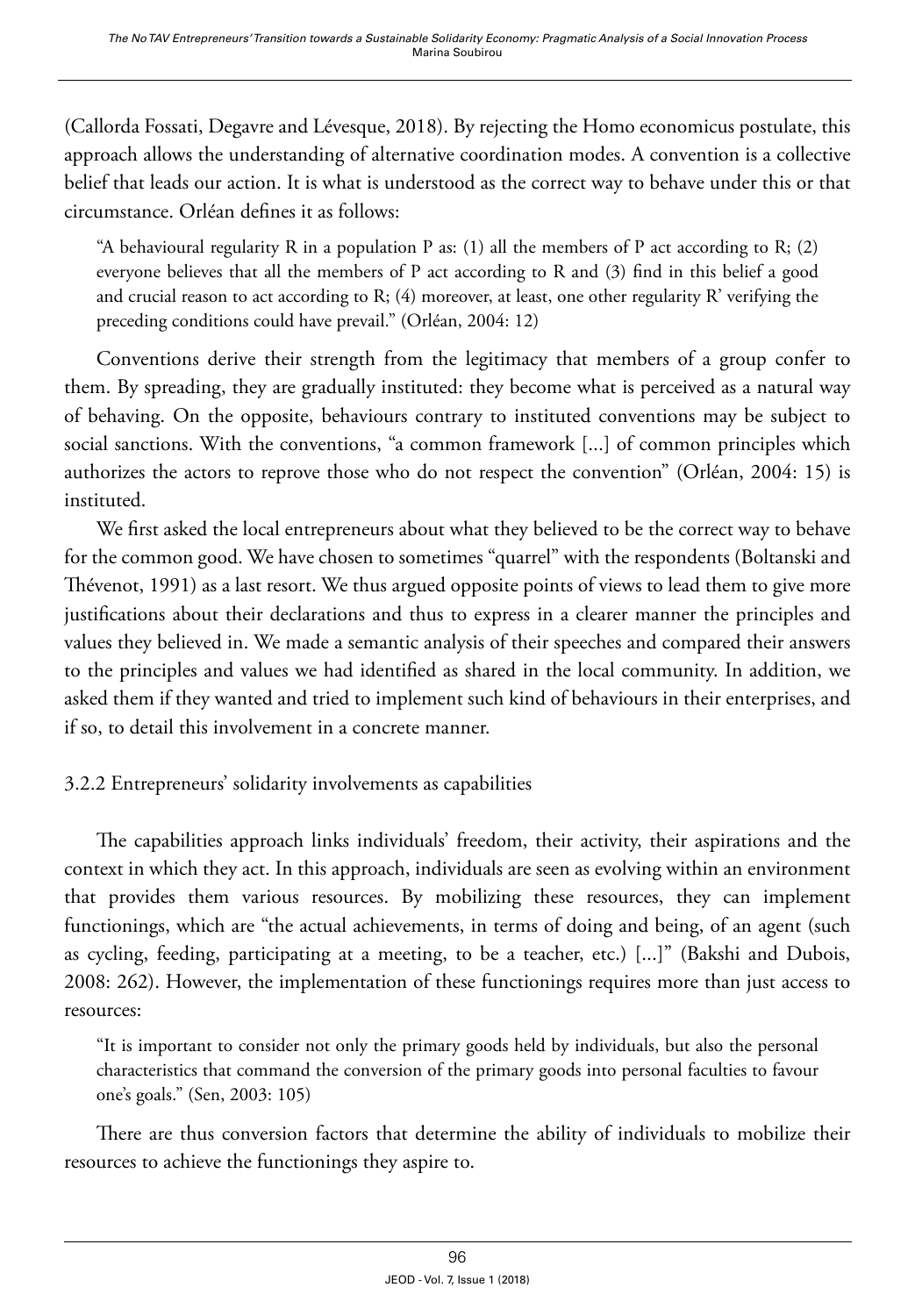In our investigation, we used the capabilities approach to understand how and why entrepreneurs succeed—or fail—to conduct their professional activity according to their principles and values. We therefore asked them about:

- the functionings necessary to their professional activity
- the constraints on these functionings (actors and resources mobilized)
- the adequacy between these functionings and their aspirations.

#### *3.3 Identify the steps of a social innovation process: archives investigations*

A transition towards a sustainable solidarity economy appeared quickly in the interviews we conducted with the local entrepreneurs. Thus, we finally made archives investigation to question more precisely these dynamics. We gathered videos, newspapers articles, press releases and web pages to identify the different steps of this transition. This allowed us to characterize a currently ongoing social innovation process and to check the truthfulness of events evoked by entrepreneurs during the interviews.

#### **4. Results**

# *4.1 Entrepreneurs sharing their community's principles and values*

Whatever was their activity, all the entrepreneurs we interviewed respected both humans and the natural environment. The principles of the Low-Valsusan territorialized community, as previously highlighted, spontaneously cross the speeches of the interviewed entrepreneurs, who refer to them in their own words. The principles of opposition to the LULU and of territoriality are present in the speeches of all the respondents as shown in Table  $2^5.$  The principles of coobligation, sobriety, continuity and solidarity are the ones most often mentioned. The other principles—autonomy and conviviality—were mentioned by more than half of the interviewed entrepreneurs.

Since they share their community's principles and values, it seems relevant to question the Low-Valsusan entrepreneurs' ability to achieve a transition towards a sustainable solidarity economy with the capabilities approach. The coming sub-sections will show that this transition can be described as a currently ongoing social innovation process, since it spreads locally and aims at implementing the territorialized community collective aspirations.

<sup>5</sup> Detailed verbatims can be consulted in Soubirou (2018).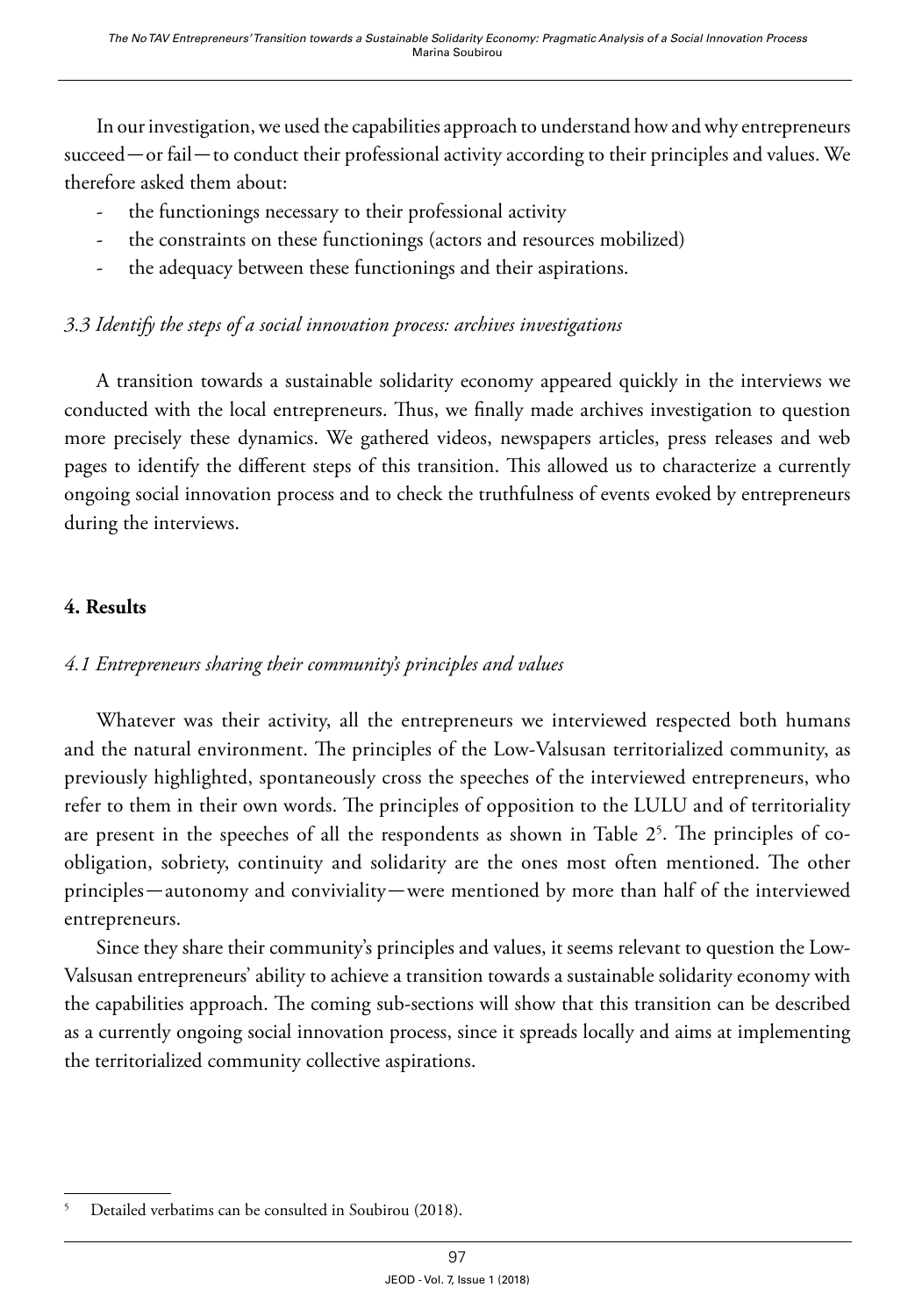|                      | Opposition<br>to the LULU | Measured<br>action | Territoriality |             |             | Autonomy Conviviality Co-obligation Solidarity |             | Continuity  |
|----------------------|---------------------------|--------------------|----------------|-------------|-------------|------------------------------------------------|-------------|-------------|
| Joséphine            | $\mathbf x$               | $\mathbf x$        | $\mathbf x$    | $\mathbf x$ |             | $\mathbf x$                                    | $\mathbf x$ | $\mathbf x$ |
| Evan                 | $\mathbf x$               | $\mathbf x$        | $\mathbf x$    | $\mathbf x$ |             | $\mathbf x$                                    | $\mathbf x$ | $\mathbf x$ |
| Mathieu              | $\mathbf x$               | $\mathbf x$        | $\mathbf x$    | $\mathbf x$ |             | $\mathbf x$                                    | $\mathbf x$ | $\mathbf x$ |
| Philippe             | $\mathbf x$               | $\mathbf x$        | $\mathbf x$    | $\mathbf x$ | $\mathbf x$ | $\mathbf x$                                    | $\mathbf x$ | $\mathbf x$ |
| Valentin             | $\mathbf x$               | $\mathbf x$        | $\mathbf x$    | $\mathbf x$ | $\mathbf x$ | $\mathbf x$                                    | $\mathbf x$ | $\mathbf x$ |
| Théa                 | $\mathbf x$               | $\mathbf x$        | $\mathbf x$    | $\mathbf x$ | $\mathbf x$ | $\mathbf x$                                    | $\mathbf x$ | $\mathbf x$ |
| Hervé                | $\mathbf x$               | $\mathbf x$        | $\mathbf x$    | $\mathbf x$ |             | $\mathbf x$                                    | $\mathbf x$ | $\mathbf x$ |
| Liam                 | $\mathbf x$               |                    | $\mathbf x$    |             | $\mathbf x$ |                                                | $\mathbf x$ | $\mathbf x$ |
| Jules                | $\mathbf x$               | $\mathbf x$        | $\mathbf X$    |             | $\mathbf x$ | $\mathbf x$                                    | $\mathbf x$ | $\mathbf x$ |
| Liwa                 | $\mathbf x$               | $\mathbf x$        | $\mathbf x$    | $\mathbf x$ |             | $\mathbf x$                                    | $\mathbf x$ |             |
| Marcel               | $\mathbf x$               | $\mathbf x$        | $\mathbf x$    |             | $\mathbf x$ | $\mathbf x$                                    |             | $\mathbf x$ |
| Charbel et<br>Jeanne | $\mathbf x$               | $\mathbf x$        | $\mathbf x$    | $\mathbf x$ | $\mathbf x$ | $\mathbf x$                                    | $\mathbf x$ | $\mathbf x$ |

**Table 2. Shared principles in the interviewed entrepreneurs' speeches**

*Source:* Soubirou (2018)

# *4.2 2011, a decisive impulse: "An entrepreneurs association is emerging… Entrepreneurs who wish to defend our valley: us, our entrepreneurs"6*

On the  $23<sup>rd</sup>$  of May 2011, a Free Republic was declared by the Low-Valsusans at the Maddalena di Chiomonte site, where building operations were supposed to start. This Free Republic lasted five weeks during which the area was transformed into a big fortified agora. Barricade buildings, concerts, spectacles, popular assemblies succeeded each other at the Maddalena. It was a crucial moment for the affirmation of alternative collective aspirations within the Low-Valsusan territorialized community. Through the daily assemblies' debates and collective activities, the dominant capitalist principles were questioned explicitly and implicitly. The Free Republic of the Maddalena was a space-time where an alternative way of life was collectively imagined and experienced:

"It is a month that every militant remembers with nostalgia and emotion, when, beyond the defence of the territory intended for the construction site, links are created, and practices are built that exceed the protest: The No TAV movement is making a great step forward in the shaping of a collective identity." (Chiroli, 2017: 70)

Extract from a speech of Alberto Perino, a media figure of the No TAV movement, during a No TAV popular assembly in Bussoleno on the 26th of May 2011 (Infoaut Video, 22/05/2011).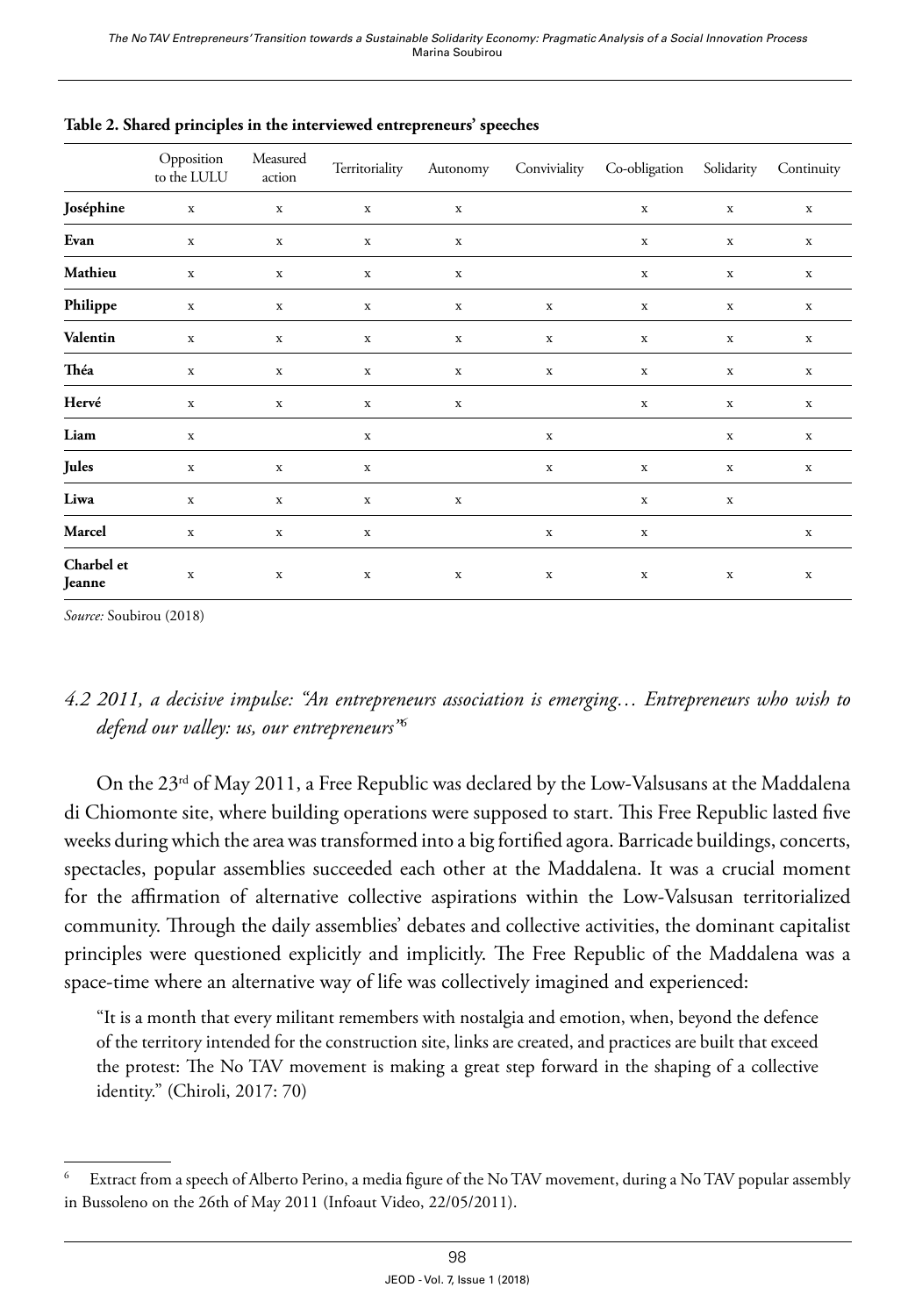The Free Republic of the Maddalena was a very intense moment for the Low-Valsusans. Amongst the initiatives proposed during those five weeks, a collective of entrepreneurs claiming their support to the No TAV movement and wishing to defend a sustainable and alternative economy emerged. Around 40 entrepreneurs called the other entrepreneurs of the valley to join them at the beginning of June 2011:

"We are entrepreneurs, farmers, tradesmen, artisans, self-employed workers. […] We want to defend our work and to contribute to create new opportunities: we are convinced that this can only be done by preserving the local economy, valorising the sound businesses that operate in the territory, improving the agricultural and the alimentary line of business through the promotion of typical and organic products, investing in a conscious tourism able to appreciate the natural beauties and our cultural and artistic heritage." (Presidio Europa, 2011)

In November 2011, the association Etinomia "Ethical entrepreneurs for the defence of the commons – Made in Val Susa" was launched, with 160 adherents. It claims to "promote the initiatives dedicated to the employment and the economical, commercial and social development through activities fundamentally dedicated to give back a central role to the territory, understood as a conscious relationship between a piece of land and the community who lives on it" (Etinomia, 2011). The association has seven working groups: agriculture, culture, economy, construction sector, energy and environment, information and communication technologies and tourism. These groups organize informational meetings, courses and various projects to implement Etinomia's aims.

Even if there were already several businesses involved and explicitly following alternative aims, those logics were quite confidential before 2011. The Low-Valsusan entrepreneurs involved into the No TAV movement used to do so as citizen and not as professionals. In this regard, the creation of Etinomia is a decisive "impulse" (Fontan, 2011: 20), in a social innovation process that gradually normalize such behaviours in the lower part of the Susa Valley.

# *4.3 An internal and collective dissemination*

A sustainable solidarity involvement seems to gradually spread through internal and collective initiatives of the Low-Valsusan entrepreneurs.

# 4.3.1 Dissemination and appropriation within the Low-Valsusan enterprises

All the entrepreneurs we interviewed have declared that they do try to implement their sustainable values and principles in their businesses. They do not seem to consider the civic and the professional spheres as distinct, but rather as linked through their existences. Some of them, like Evan or Mathieu $^7$  have even closed former businesses to open new ones more consistent with their

We changed the names of the interviewed entrepreneurs.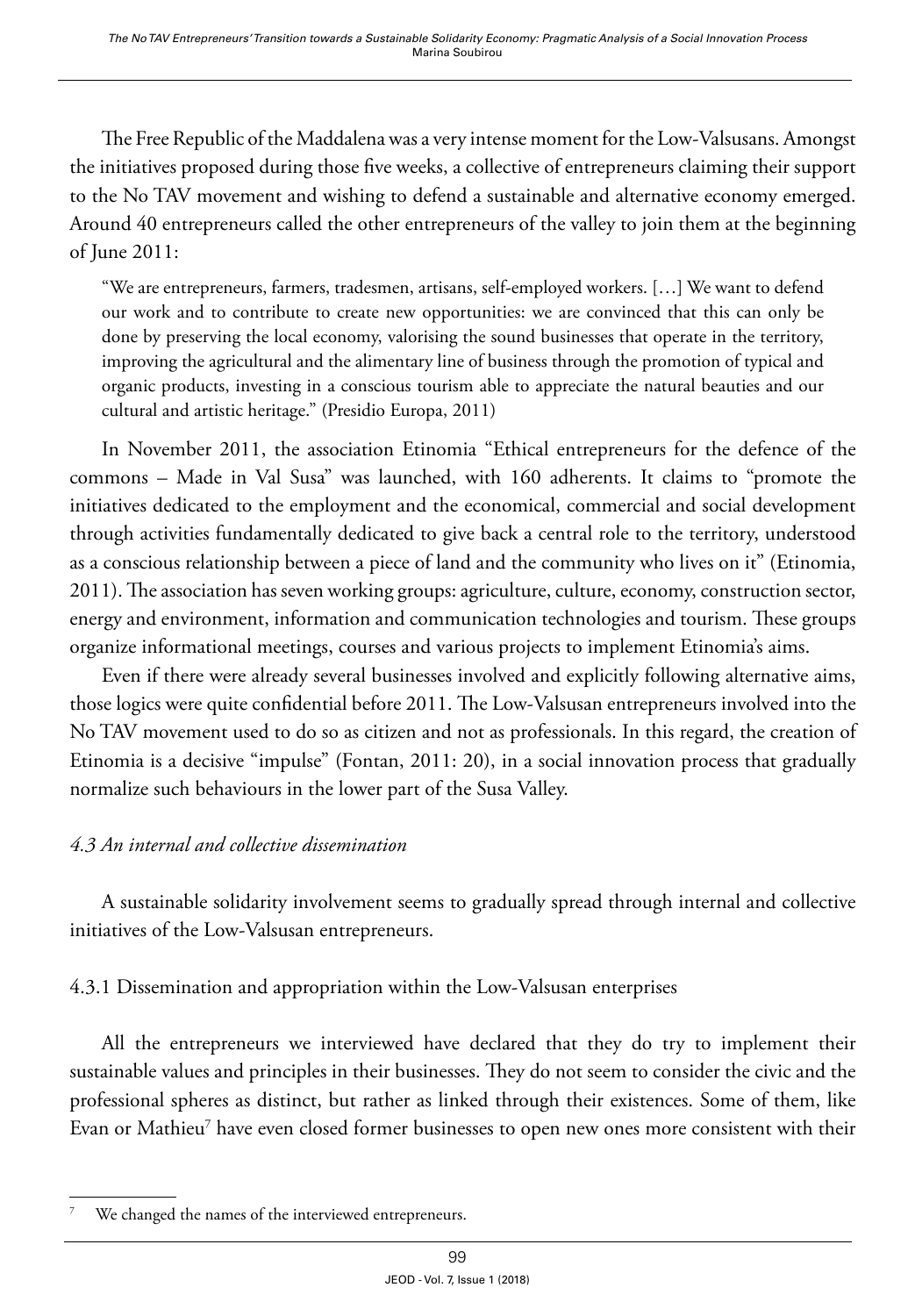aspirations. They have detailed the concrete implementation of this involvement as shown in Table 3. Mathieu, who now runs a little farm, explain his transition as follows:

"*2005 [the No TAV events] made me question a lot of things. It made me think that there are big interests, not only what they show you on the television, moreover the news is not the truth, because they touched it… I saw things and then the things I saw on the television were completely opposite only because there was a certain image to show better than another… And this led me to close my business in a year, because I made a choice of degrowth. […] I said: OK I close, and I do the house-man. […] When I say the houseman what I want to say is that I was working at home, I started to plant cereals to make my own bread at home. Then I said: I have time and I want to spend less money too. So, I sold my car because I thought: if I stay here, one car is enough with a Vespa and a tractor. I started to enlarge the garden, and I carried on like that for three years, living only with what I had, and she [his wife] was working. […] Then when I saw that I liked to plant, when I focused I thought: why not enlarging this".*

On his side, Evan explains that he has shut his previous business because the very vertical working relationships he was compelled to have with his employees (due to the competition in his line of business) "*caused him a lot of suffering*" and gave him the feeling "*to move away from humanity*". He is now a self-employed worker with no employee and cooperates with other local businesses.

The implementation of a political action by the interviewed entrepreneurs within their businesses touches a lot of aspect of their activities:

| Joséphine<br>(agriculture) | "I favour food sovereignty", "I seek to enrich the territory". She went through a professional retraining<br>to become an organic farmer.                                                                                                                                                                                                                                                                                                                                                                                                |
|----------------------------|------------------------------------------------------------------------------------------------------------------------------------------------------------------------------------------------------------------------------------------------------------------------------------------------------------------------------------------------------------------------------------------------------------------------------------------------------------------------------------------------------------------------------------------|
| Evan<br>(services)         | "I want to have conscious clients". He tries to disseminate the community's principles and values<br>through the relationships with his customers. He has chosen his activity because it helps people to<br>save natural resources and to use local resources. He has transformed his activity in the last decade to<br>improve his working relationships.                                                                                                                                                                               |
| Mathieu<br>(agriculture)   | He changed his line of business and his way to work for sustainability and degrowth related<br>motivations. He performs a natural agriculture using local seeds. He tries to create social ties, for<br>example performing non-financial exchanges with the inhabitants and other local farmers too: "Last<br>week I brought pepperonis to [X] and he brought me tomatoes. I sold his pepperonis and he sold my<br>tomatoes".                                                                                                            |
| Philippe<br>(industry)     | He moderates workshops to favour several ecological behaviours and has made his business evolve<br>so it can help such behaviours. He gives communication material in this direction to his supplier.                                                                                                                                                                                                                                                                                                                                    |
| Valentin<br>(agriculture)  | He is a member of a cooperative that allows people to earn some extra-incomes by taking care of<br>their plots. His cooperative's activity helps taking care of the forests and creates social ties between<br>the cooperators.                                                                                                                                                                                                                                                                                                          |
| Théa<br>(trade)            | She has developed a special offering to meet the local inhabitants' peculiar interests, values and<br>principles. So, she thinks that she helps to "improve the standard of living of her community". She<br>tries to work as most as possible with local producers in her line of business. Her store has become a<br>meeting point for the inhabitants of her village, and for the people coming into the valley (journalists,<br>tourists, activists). She thinks that she participates to the social life of her community that way. |

**Table 3. Various ways of involvement into a solidarity economy**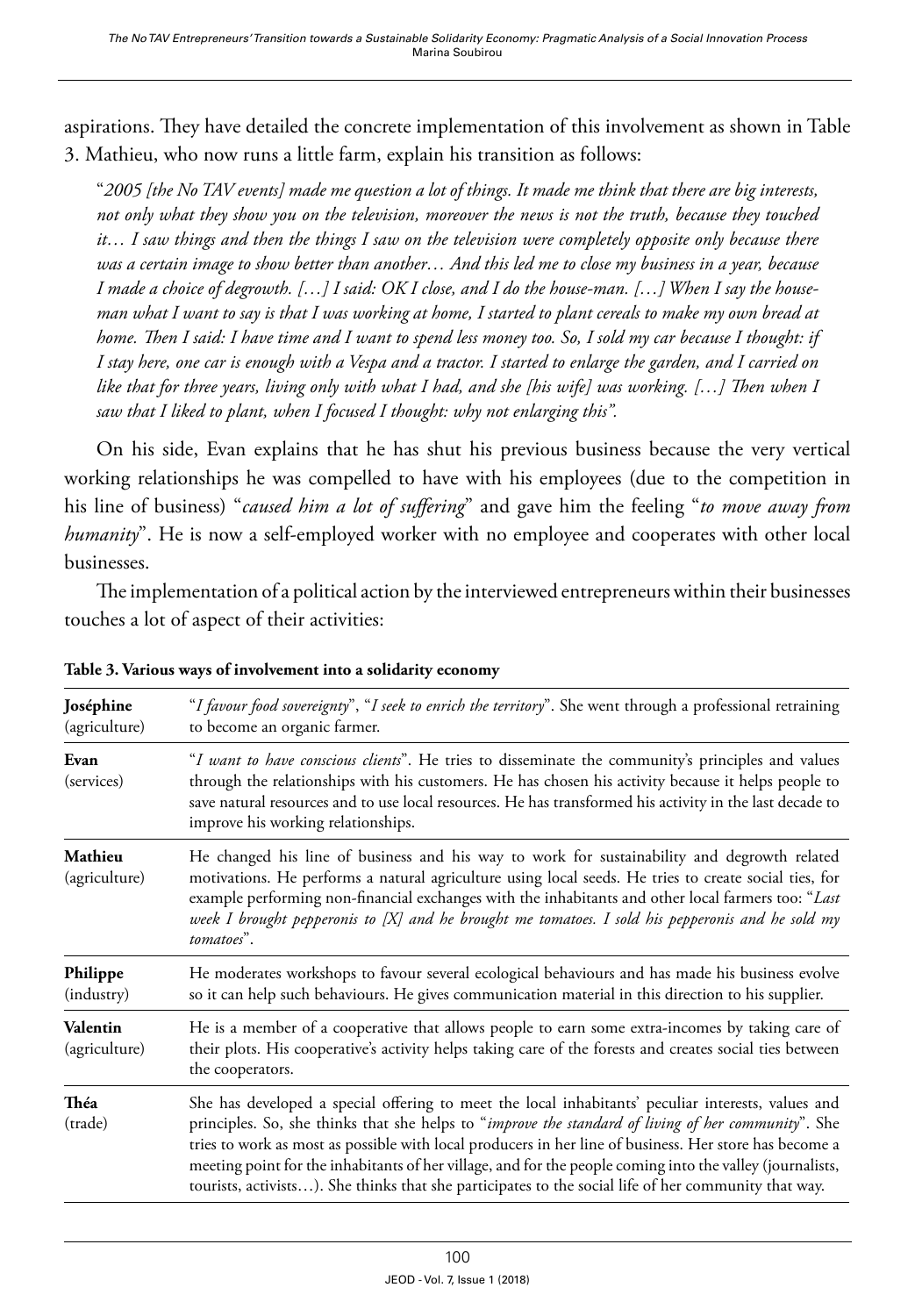| Hervé<br>(c raff)               | He tries not to produce too much new things and prefer to refurbish or "add value" to what already<br>exists and is typical of his territory. He tries to carefully and "consciously" manage his business' waste.                                                                                                                                                                                                                                                                                                                                                                                                                                                                                                                                                                                                                                                                                                                                                                                                                                 |
|---------------------------------|---------------------------------------------------------------------------------------------------------------------------------------------------------------------------------------------------------------------------------------------------------------------------------------------------------------------------------------------------------------------------------------------------------------------------------------------------------------------------------------------------------------------------------------------------------------------------------------------------------------------------------------------------------------------------------------------------------------------------------------------------------------------------------------------------------------------------------------------------------------------------------------------------------------------------------------------------------------------------------------------------------------------------------------------------|
| Liam<br>(craft)                 | He thinks his working place is a " <i>place of sociality</i> ". He uses it to disseminate the No TAV struggle<br>and to create political discussion, especially with people from the high valley.                                                                                                                                                                                                                                                                                                                                                                                                                                                                                                                                                                                                                                                                                                                                                                                                                                                 |
| Jules<br>(industry)             | He has tried to create an "ethical place of work", that is to say respectful relationships with his<br>employees, letting them be autonomous for example in the way they manage their working time.<br>He describes this relationship as "a relationship of cooperation and honesty". "We are not a social<br>organization, we are not into charity, but for us several values are important".                                                                                                                                                                                                                                                                                                                                                                                                                                                                                                                                                                                                                                                    |
| Liwa<br>(trade)                 | "My life is not separate from my work". She only buys products that has been manufactured without<br>having a negative impact on the environment or disrespecting human dignity: "fair", "products<br>made with people sweat, but a fairly paid sweat". She gives communication material talking about<br>sustainability to her customers. Her business is not fully legal regarding to the Italian laws, but she<br>chose it because it allows her to make her products more accessible to everyone and she believes that<br>the rules she is breaking are unfair: "it is a way to protest $[]$ It is risky, but I carry on".                                                                                                                                                                                                                                                                                                                                                                                                                    |
| <b>Marcel</b><br>(industry)     | "All the people working here are against the TAV". "In my business, we were doing night watches at the<br>Maddalena. [] We took part into the [No TAV] walks, always within the legal limits". "When the police<br>came on the 5 <sup>th</sup> of December 2005 to take the presidio in Venaus*, hurting people And when on the 6 <sup>th</sup><br>and $7th$ of December people in the valley got angry and blocked the valley, all our offices were closed, all<br>the businesses were together to demonstrate against this abuse, which was a violation of people's rights".<br>He tells that he does his best to facilitate his employees' involvement into the No TAV struggle, for<br>example letting them be absent for such a reason. Moreover, he boycotts the "Sì TAV" shops, for<br>example for his business lunches or when he rents hotel rooms for his customers: "I called them and<br>I told them: as you are accommodating the policemen who beat us at the Maddalena under the tear gas, I<br>won't send you anymore customers". |
| Charbel et<br>Jeanne<br>(trade) | They organize expositions and cinema projections to favour political discussions. They want their<br>business to be "a socio-political lab, something that improve people's consciousness, that make them<br>participate, that make them culturally grow". They welcome various No TAV initiatives. They try to<br>promote too the local culture, for example organizing traditional music events. They do not need<br>this business to make a living. Charbel told us that they have it for political involvement reasons.                                                                                                                                                                                                                                                                                                                                                                                                                                                                                                                       |

\* On the 5th of December 2005 the police violently cleared a group of people who were occupying an area designated to become a TAV building site in Venaus in the middle of the night. It is the same area that has been taken back by the people on the 8th of December 2005.

*Source*: Soubirou (2018)

The Low-Valsusan entrepreneurs' political involvement is very multidimensional. It impacts different spheres of their activities as the choice of a line of business, the production methods, the working relationships with employees and collaborators, the choice of their suppliers, the information of their customers, the management of their waste or the creation of a special offering for their community.

This internal political involvement of the entrepreneurs—within their businesses seem sometimes to have exist prior to the launching of Etinomia: some of the interviewed entrepreneurs have created their businesses before 2011. However, the dynamics initiated by Etinomia seem to have spurred the creation of new practices and to have given a new sense to those that already existed.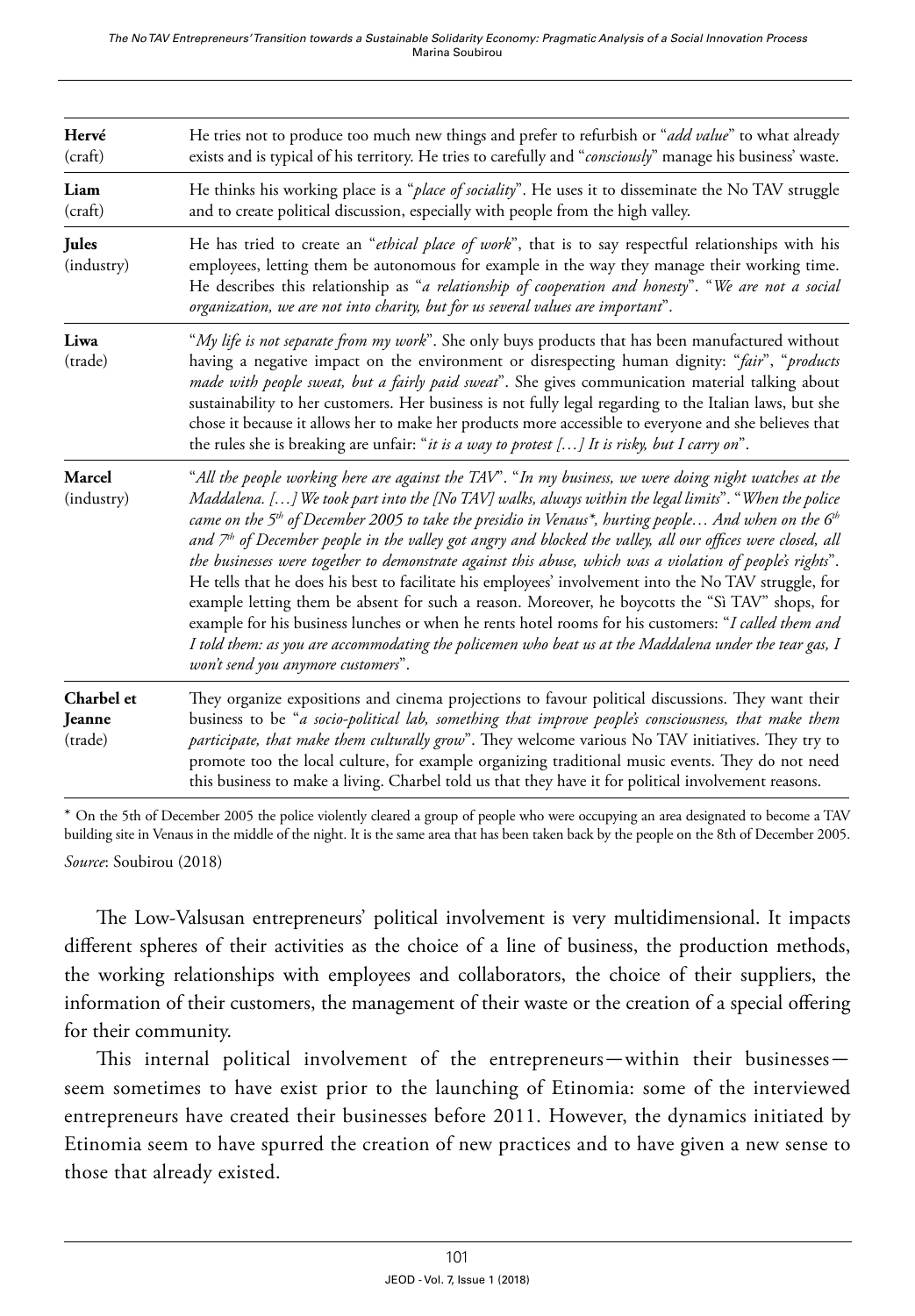#### 4.3.2 A collective dissemination and appropriation in the lower Susa Valley

Since its launch, Etinomia has been trying to spread the political involvement of the entrepreneurs within its community through various collective activities and projects such as local producers markets, slow tourism promotion or bank boycotts. Etinomia's mode of action can be generally described as follows: occasional exploratory activities, especially activities that do not need a lot of money but rely on the mobilization of various actors of the Low-Valsusan community and attempt to gather support from outside of the territory. To illustrate this, we propose to describe a peculiar action organized by Etinomia in 2013: the General States of Work.

From the 27<sup>th</sup> to the 29<sup>th</sup> of September 2012, Etinomia, which counted more than 300 members at that moment (that is, a growth rate of around 90% for its first year of existence), organized with the No TAV movement the first "General States of Work" in the village of Vaie. This festive and political event aimed at "claiming the will to re-appropriate [the] future, starting by re-appropriating the work topic", through "a practical approach", concrete and cooperative (Etinomia, 2013).

Citizens, entrepreneurs, national and local elected representatives, and Italian and European researchers participated in this event. Debates were organized in eight round tables with various topic such as health, local currencies, businesses' role or new technologies.

The three-day event gathered hundreds of participants. It was an occasion for Etinomia to focus on its past activities and to define a new schedule for the following years, involving collectively local businesses and other local actors. Several concrete orientations for action were purposed such as the creation of an independent audit body to evaluate businesses in relation to the aspirations of the community, or the implementation of participatory energy diagnoses involving the families living in the area.

These orientations called for a synergy between local businesses, elected representatives and inhabitants, in order to implement an alternative and sustainable way of life, particularly through a plural economy. In this context, according to the rapporteur of the round table dedicated to the businesses' role, the entrepreneurs must "*succeed to eliminate profit as a final objective, and instead put social equity, social well-being, respect for the environment and [...] respect for the territory in which the business operates*".

The various orientations proposed during this event reaffirmed Etinomia's initial objectives and enlarged them. It resulted in a multitude of actions within Etinomia's working groups, but also in the emergence of various specialized associations. Associations dedicated to the redeployment of an agricultural sector around hemp in the valley or to the development of a biodiversity trail between Avigliana and Sant'Ambrogio di Torino were created. Beyond this, joint initiatives between municipalities, local civil society and entrepreneurs were imagined and implemented by some elected representatives, for example for the reception and the integration of refugees. Little by little, the new conception of the role of local entrepreneurs as proposed by Etinomia seems to become customary in the lower Susa Valley.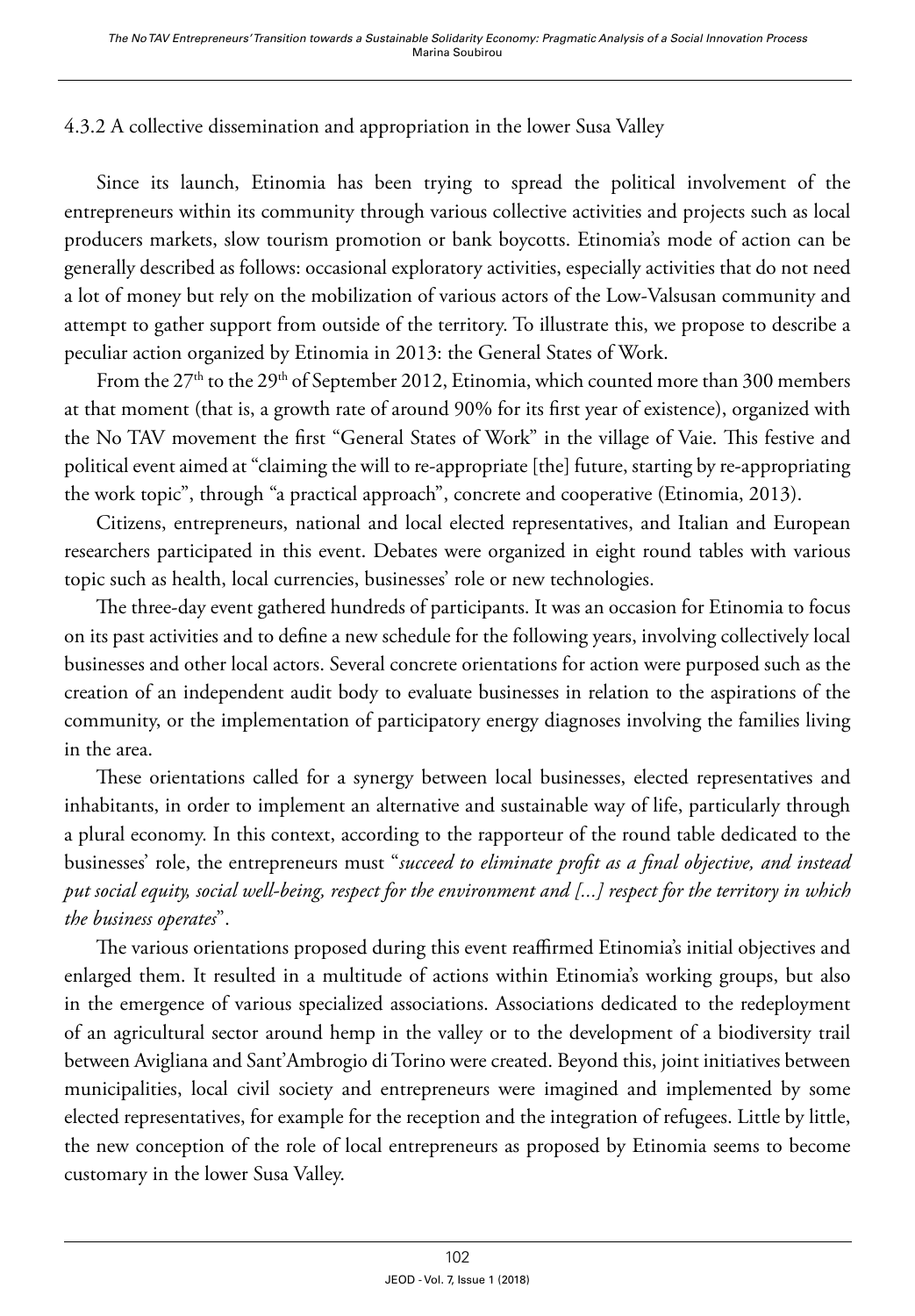#### *4.4 Factors and constraints of the local transition towards a sustainable solidarity economy*

Although the No TAV conflict and the resulting territorialized community seem to facilitate a transition of the Low-Valsusan entrepreneurs towards a sustainable solidarity economy, constraints on this involvement were regularly raised by respondents.

4.4.1 A transition favoured by the No TAV conflict and the Low-Valsusan territorialized community

Almost all the entrepreneurs we interviewed told us that it was the protest against the TAV and its consequences at the level of their territory that incited them and allowed them to engage politically–individually or collectively—through their professional activities. The No TAV conflict is evoked by many of them as a shock that has led them to question their activities, but also as a moment of collective political creativity (Table 4).

| Table 4. The No TAV movement: a questioning moment |  |  |  |
|----------------------------------------------------|--|--|--|
|----------------------------------------------------|--|--|--|

| Joséphine     | "All has started with the now 25 years old No TAV struggle. It has created a network of community, who has<br>first discovered to be a community having a common enemy. [] During these 25 years, those persons have<br>met each other during the strikes, the meetings, on the barricades, in the assemblies, and they have started<br>to think. Not only about building barricades, [] but also about a lot of things, also about what type of<br>alternative society there could be". |
|---------------|------------------------------------------------------------------------------------------------------------------------------------------------------------------------------------------------------------------------------------------------------------------------------------------------------------------------------------------------------------------------------------------------------------------------------------------------------------------------------------------|
| Mathieu       | "A lot is born from the No TAV movement, because according to me it has created a questioning. [] We said:<br>where are we going? What do we want for our children, for our land? If we ask ourselves this question and we<br>really seek for an answer, then it is inevitable that initiatives come from all parts".                                                                                                                                                                    |
| Liam          | "People like me were at first not interested [by the No TAV struggle], we were numerous. [] But when<br>the police have started to be violent, we changed our mind". He also says that the relationships he has<br>with young people, including members of the local social centres, has led him to challenge himself:<br>"I thought: you have been wrong during your entire life".                                                                                                      |
| <b>Marcel</b> | "I would not have imagined to be in this situation before this popular struggle [against the TAV]. Until 2005<br>I was living this struggle in a distant way. But when you are at the heart of the problem, when you live this<br>violence, when the public authorities try to impose things by force, without respecting the rules, then it is not<br>fine".                                                                                                                            |

*Source:* Soubirou (2018)

The alternative political action of the Low-Valsusan entrepreneurs seems also to have been favoured by the support they get because of the co-obligation relationships between the members of the territorialized community they belong to (Table 5).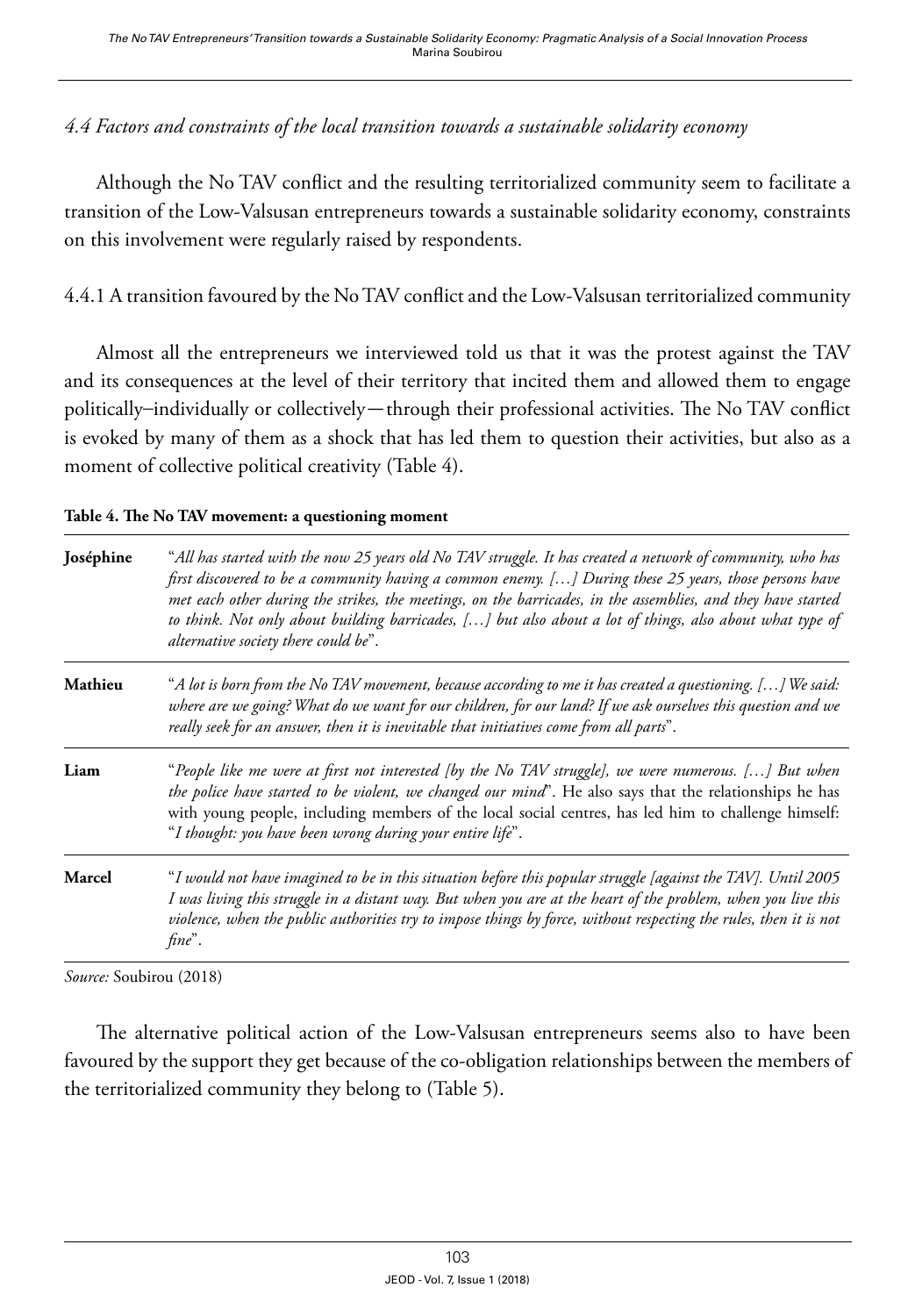| Joséphine    | "I work alone, but in fact I am not alone. I have a people behind me. It somehow supports me".                                                                                                                                                                                                                                                                                                                                            |
|--------------|-------------------------------------------------------------------------------------------------------------------------------------------------------------------------------------------------------------------------------------------------------------------------------------------------------------------------------------------------------------------------------------------------------------------------------------------|
| Evan         | He evokes the support he gets because of the mutual "confidence" that the Low-Valsusans have<br>developed through the No TAV struggle. He says that they recognize each other's inside the<br>community and that this helps a lot to work in synergy: "We became close during the hardest moments<br>of defence of the territory. [] This tends to improve the confidence, also in the professional sphere.<br>Relationships are easier". |
| Valentin     | He talks about the support he gets because of the "altruist spirit" of his community.                                                                                                                                                                                                                                                                                                                                                     |
| Théa         | According to her, her involvement and the collective involvement of her community's entrepreneurs<br>has been possible because the No TAV movement made the lower Susa Valley inhabitants "struggle<br>together".                                                                                                                                                                                                                         |
| <b>Jules</b> | He says that the entrepreneurs get support because of the mutual "responsibility" of the Low-Valsusans<br>towards each other's.                                                                                                                                                                                                                                                                                                           |

|  |  |  |  | Table 5. The Low-Valsusan territorialized community: a supportive context |
|--|--|--|--|---------------------------------------------------------------------------|
|--|--|--|--|---------------------------------------------------------------------------|

*Source:* Soubirou (2018)

The transition of Low-Valsusan entrepreneurs towards a sustainable solidarity economy seems moreover to have been facilitated because of their consciousness that, acting like they are, their behaviours are not transgressive of any social convention at a local level (even if they are transgressive at a global scale). They are conscious that their action is locally fair and coherent with the values and principles locally shared (Table 6).

| Philippe             | He says that his individual and collective involvement has been facilitated because "here [in his<br>community] there is a different sensibility respecting to the one that prevails in the Piedmont region".                          |
|----------------------|----------------------------------------------------------------------------------------------------------------------------------------------------------------------------------------------------------------------------------------|
| Liwa                 | She considers that her involvement has been facilitated by the No TAV movement. She evokes "a<br>helping hand from the No TAV movement", saying that her business "is born into the movement": "I<br>have found a supportive context". |
| Charbel<br>et Jeanne | "All of this [their business] has started with the No TAV struggle. [] We were born with the movement".                                                                                                                                |

**Table 6. Less-risky transgressions**

*Source:* Soubirou (2018)

Furthermore, Théa has highlighted that the collectives born through the No TAV struggle, "*the associations created in the movement, [...] the groups of friends who get together*" favoured her involvement. Hervé, who does not seem to be aware of the existence of associative actions in his line of business, indicates for his part that he could participate in collective sustainable activities as an entrepreneur if other entrepreneurs in his line of business joined him and if municipalities were interested in non-profit collaborations, for example to safeguard the historical heritage. Finally,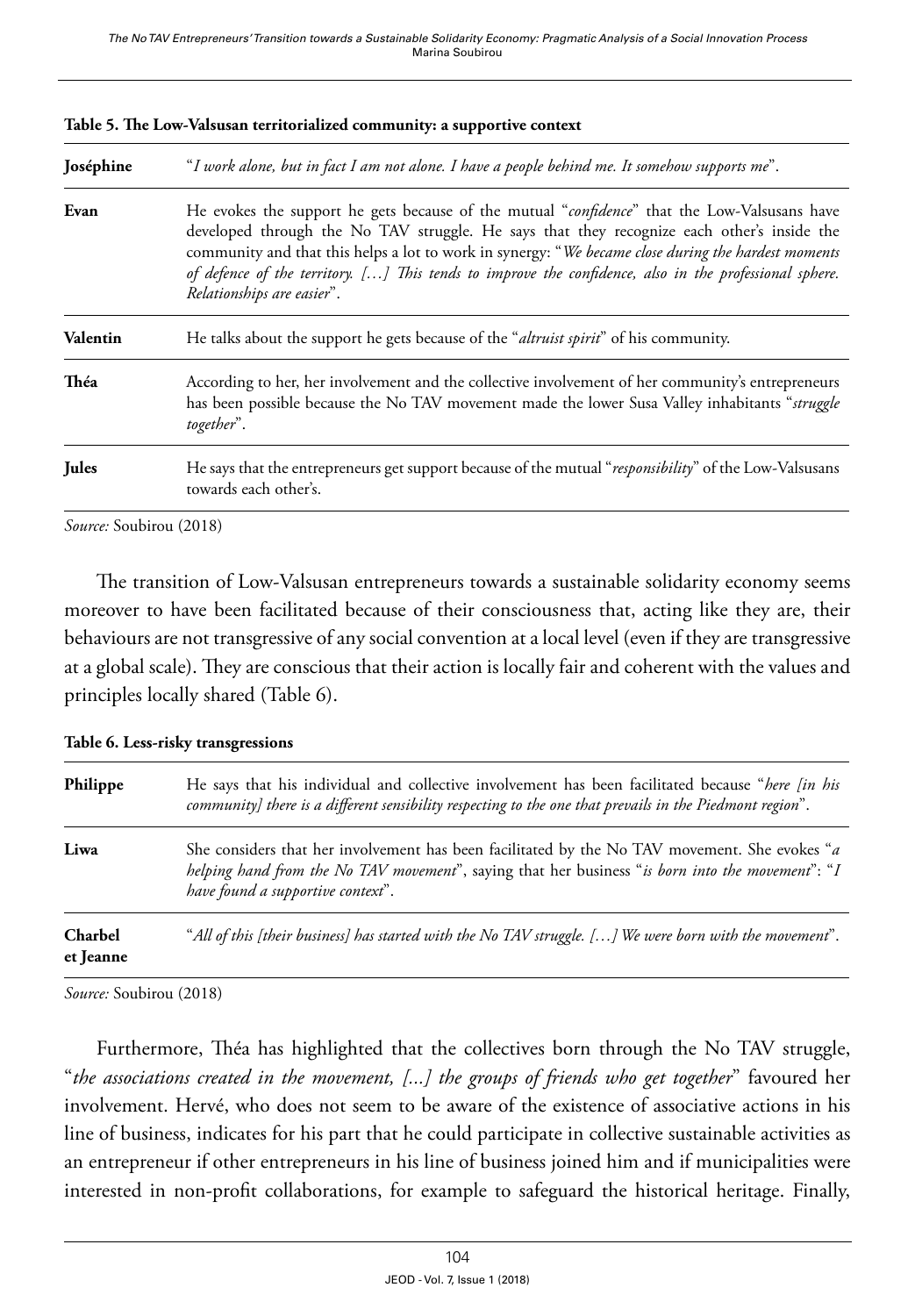the existence of a stable income independent of the activity of their businesses seems to facilitate the involvement of these entrepreneurs. This is the case of Valentin, Charbel and Jeanne, who are retired, but also Mathieu, whose wife has a regular income.

The participation to an alternative and sustainable territorialized community, that collectively and voluntarily transgresses the dominant capitalist conventions, thus appears to be a strong incentive to adopt new sustainable practices. This collective transgression seems to reduce for individuals the risks associated with the adoption of practices that are part of a sustainable social innovation process (or at least their perception of these risks), but also to give them the feeling that these practices, although transgressive at the global level, are legitimate. This latter feeling is reinforced by the support they consider getting from their community. The speech of Georges, a craftsman in the nearby French Maurienne Valley whom we met during an exploratory interview, is in this respect an enlightening counterpoint. While attempting—like the entrepreneurs interviewed in the lower Susa Valley—to conduct his professional activity in coherence with sustainable principles and values, he shared with us the difficulties related to his feeling of marginality:

"*In my village, I am the weirdo. I am the guy who makes things, who welds, who makes solar panels [...]. It makes you question yourself too often when you are really the only one in your thing… After a while, you ask yourself 'Did I took a path [he mimics a chaotic path with his hand] …?' [...] When you are alone you can also run out of steam*".

#### 4.4.2 Common constraints

Several regularities have appeared regarding the constraints of the Low-Valsusan entrepreneurs' solidarity involvement. First, it seems harder to transition towards a sustainable solidarity economy for the entrepreneurs whose professional activities are depending on actors outside of their community. Valentin told us that the wholesaler who buys most of his cooperative production diminishes every year the price he pays, preventing him and his cooperators to have a fair retribution. As this wholesaler's location is far from the Susa Valley, Valentin considers their dependence on this actor nefarious also because it creates pollution due to transport. However, they have no other choice because this wholesaler is the only one who allows them to sell all their production, as they do not have freezing facilities to conserve it. On his side, Jules told us that he is constrained to work with banks, even if it is completely opposite to his values and principles:

"*If I could I would eliminate all the banks. [...] The bank has been created to… I have money and I give it to you, and you give me an active interest rate and you land it to [business X] because it needs it, it has interest in it. And the [business X] pay you interests. Today banks are not assuming this role. […] They give you the red carpet and make you the reverence when you do not need it. When you need them, they shut the tap. Because it is like that. They only care about your guarantees, and then they manage to… And then they do the other disgusting things among them… But you, little business, if you need them, you must give in exchange… Or your personal belongings, or something else so they are 100 per cent guaranteed. […] If we could less depend on them, it would be a great advantage*".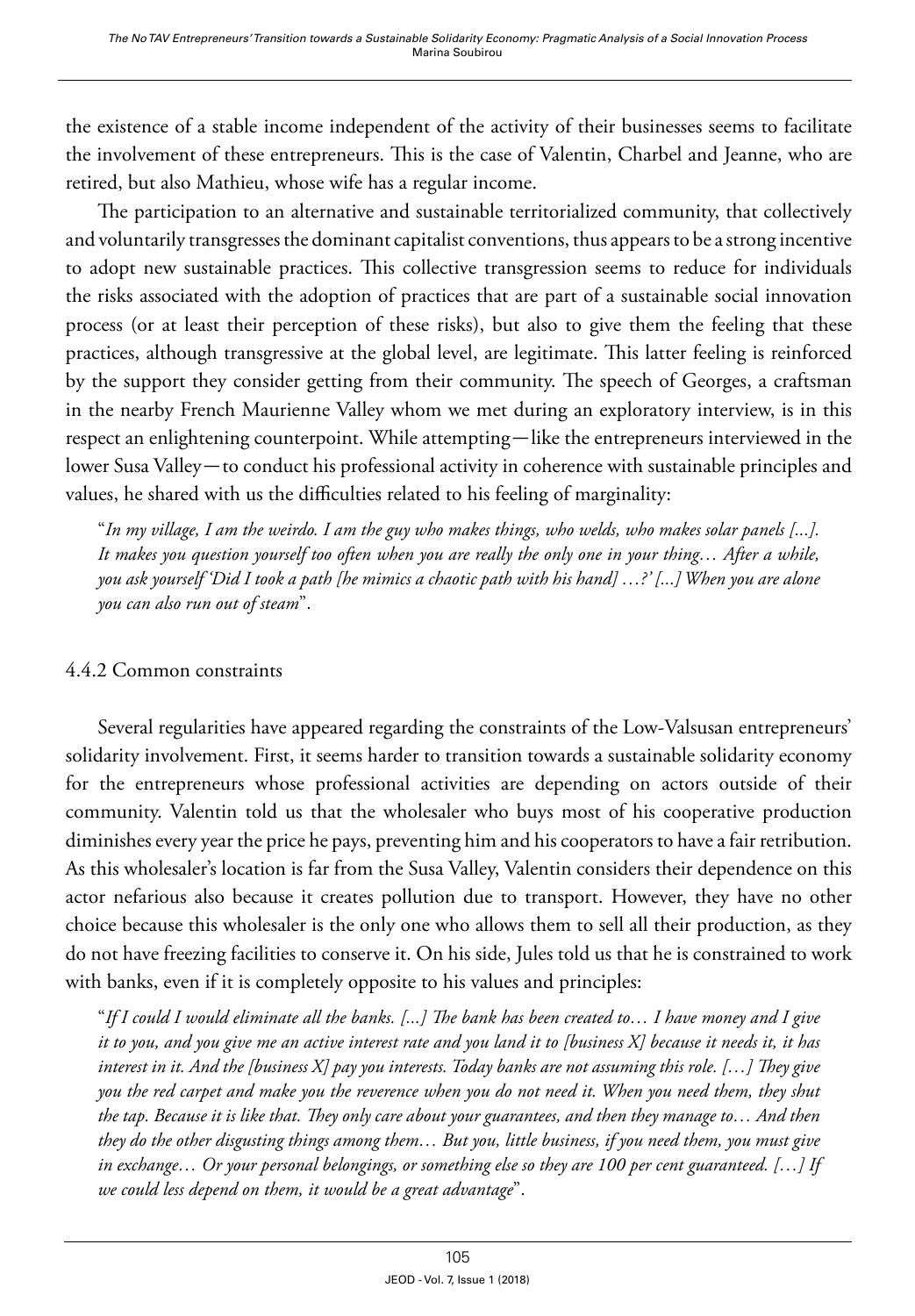Jules also told us that he cannot act according to his own principles and values with his customers, as they are huge companies who act according to the dominant capitalist principles. Therefore, he has to do so in his relationships with them:

"*[The customers] do not have this state of mind [his community's state of mind], consequently you risk being expulsed from an industrial system that only looks at the figures. […] If you do not respect that, it is the wall and you get shot, you disappear. So, it is difficult to think like that [according to his community's rules] with the customers or the external world. […] I am part of a gear… Or I shut my business… But I can't change the world in one shot. […] When I am outside, I suffer. […] They stress you, they make you die. If I could… I love this job, this activity… But what comes after, it is really shocking me… But I must sell to them, or I do not sell at all.*"

The outside actors to whom Valentin and Jules are depending on play the role of negative conversion factors of their capability (Sen, 2003)¾of their ability to act as they wish to¾as they prevent them to lead their professional activity coherently with the way of life they aspire to. These actors are even more to be considered as limits because they cannot be substituted, nor the functionings (i.e. the concrete activities) to which they participate: Valentin and Jules cannot cease to sell or produce and they cannot cooperate with other partners (in Jules' case, changing for another bank does not seem to be able to improve his situation).

Several interviewed entrepreneurs consider their line of business as unable to become fully sustainable. According to Jules, the industrial activities (including his) cannot be sustainable: "*the factories, if I could I would destroy all of them, I would build garden instead*". On his hand, Hervé deplores that sometimes the products of his line of business serve more "*speculation*" than "*needs*".

Finally, Mathieu, Charbel and Jeanne told us that, even if they wanted to do so, they have not been able to create cooperative businesses due to the current costs—especially taxes—of such activities in Italy.

# *4.5 A currently ongoing institutionalisation of a sustainable solidarity economy in the lower Susa Valley?*

We have identified three clues of a potentially ongoing local institutionalisation of the entrepreneurs' solidarity involvement.

The speeches and activities of the entrepreneurs we interviewed are a first clue. All of them are trying, within the limits of their capabilities, to direct their professional activities towards their alternative principles and values, which are also those of their community. Moreover, such a way of acting seems legitimate to them. Most of them have the feeling that their behaviour is the one that dominates in their community, which could suggest that such an action is already locally instituted. This last observation must however be counterbalanced. First, it is important to notice that the solidarity involvement remains a conscious (and not natural) choice for the interviewed entrepreneurs between at least two possibilities, the other possibility being the pursuit of the profit only in their professional activity. A second limitation is what Mannarini and Roccato (2016) call "cognitive biases" in the context of LULU conflicts. In such situations, individuals tend to overestimate the cohesion of the group they belong to.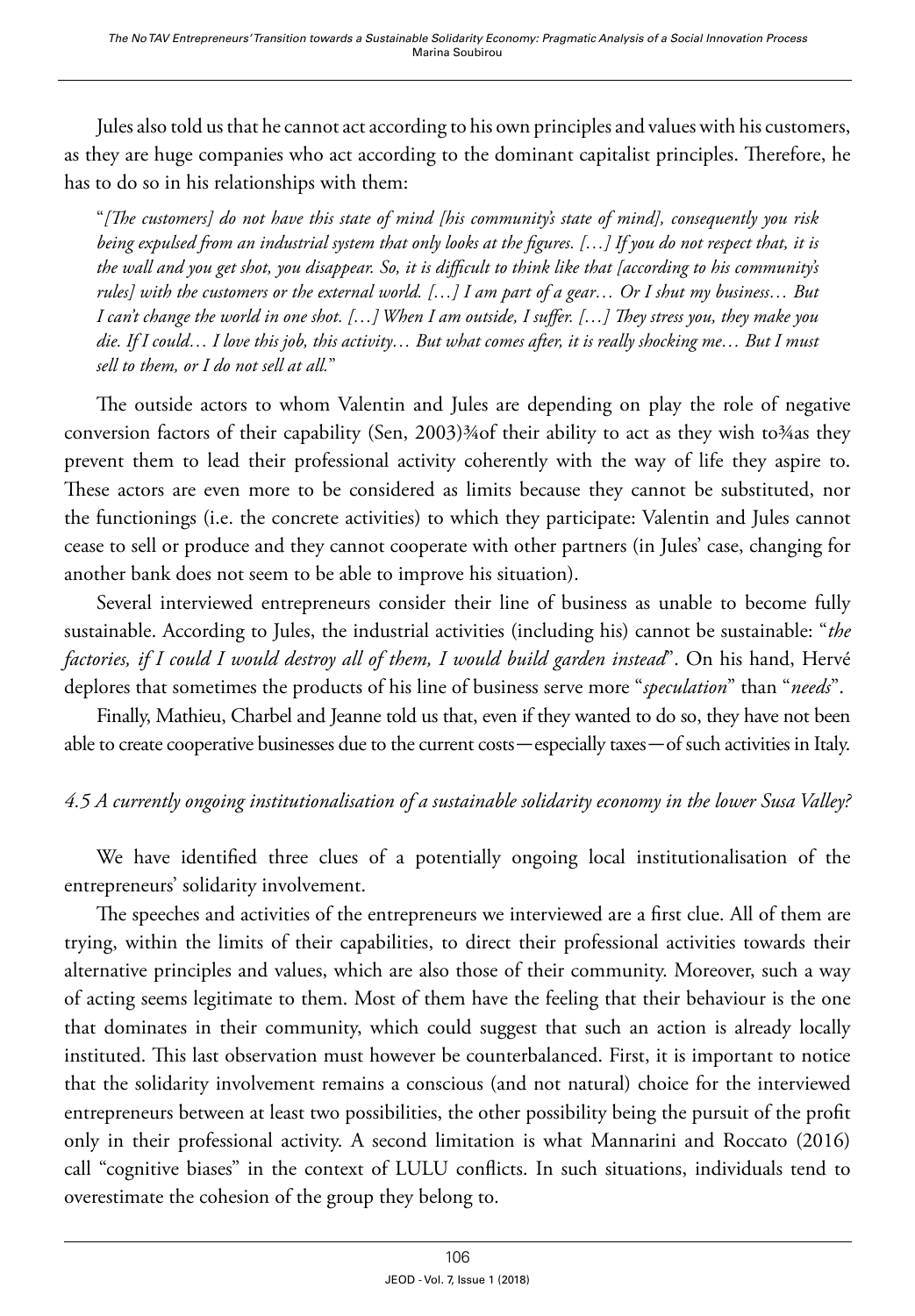A second clue is the occurrence of incidents in recent years that appear to be sanctions against entrepreneurs considered by the Low-Valsusans as putting the quest for profit before the interest of the community. These, considered as "Sì TAV", that is to say for the TAV, seem to be the object of a real social boycott, sometimes violent. For example, in 2011, construction equipment owned by a local business working on the TAV worksite was set on fire. At the same time, occupations were held in front of the grids of other local contractors also involved in the construction site. In 2013, it was a hotel housing the police in the valley the subject of a collective boycott, occupations and saucepans concerts in front of its doors (La Stampa, 2013). Finally, in 2015, a café where the workers of the Chiomonte construction site took their breakfast had its terrace and windows vandalized, the inscription "Judas, you sell the valley for thirty coffees" painted on the front of the business (La Repubblica, 2015). No matter how one may judge these events, they are also a clue that in the lower Susa Valley, it is an entrepreneurship guided primarily by the quest for profit that is now considered deviant.

Finally, we need to point out that it was not possible to interview entrepreneurs considered as "Sì TAV". It turned out to be very difficult to identify them at first. The answers of the Low-Valsusans questioned about them ranged from "*There are no Sì TAV*" to "*they are all mafia, we do not know them*", with many other unkind comments. Nevertheless, by insistence, four businesses have been designated as "Sì TAV". They were all businesses that provided accommodation or meals to the police officers and workers working on the TAV construction site. We contacted them, telling that we conducted a survey on "local entrepreneurs and the development of the valley". We have systematically undergone avoidance strategies. The person we were "supposed to talk to" was never available, despite repeated calls, or we were asked to send the list of questions before the interview, which would have biased our results. This is a last clue of a potential local social stigmatization of entrepreneurs perceived as putting profits above all other goals in their businesses.

# **5. Conclusion**

Over the last 30 years of the No TAV conflict, the lower part of the Susa Valley has become a territorialized community aspiring to a sustainable life. This paper has questioned the transformation of the local entrepreneurial activities favoured by this peculiar context. In order to do so, we have mobilized a cross-disciplinary theoretical and methodological framework inspired by the CRISES framework about social innovation, crossing economics of convention, economic geography and capabilities approach. The Low-Valsusan small and medium entrepreneurs seem to be currently transitioning towards a sustainable solidarity economy. This ongoing transition happens through a social innovation process that has been impulsed in 2011 by the launch of the association Etinomia. Gradually, the implementation by the entrepreneurs of the principles and values of their community has spread. Nowadays, several clues suggest that this sustainable solidarity entrepreneurial behaviour might have started an institutionalisation phase.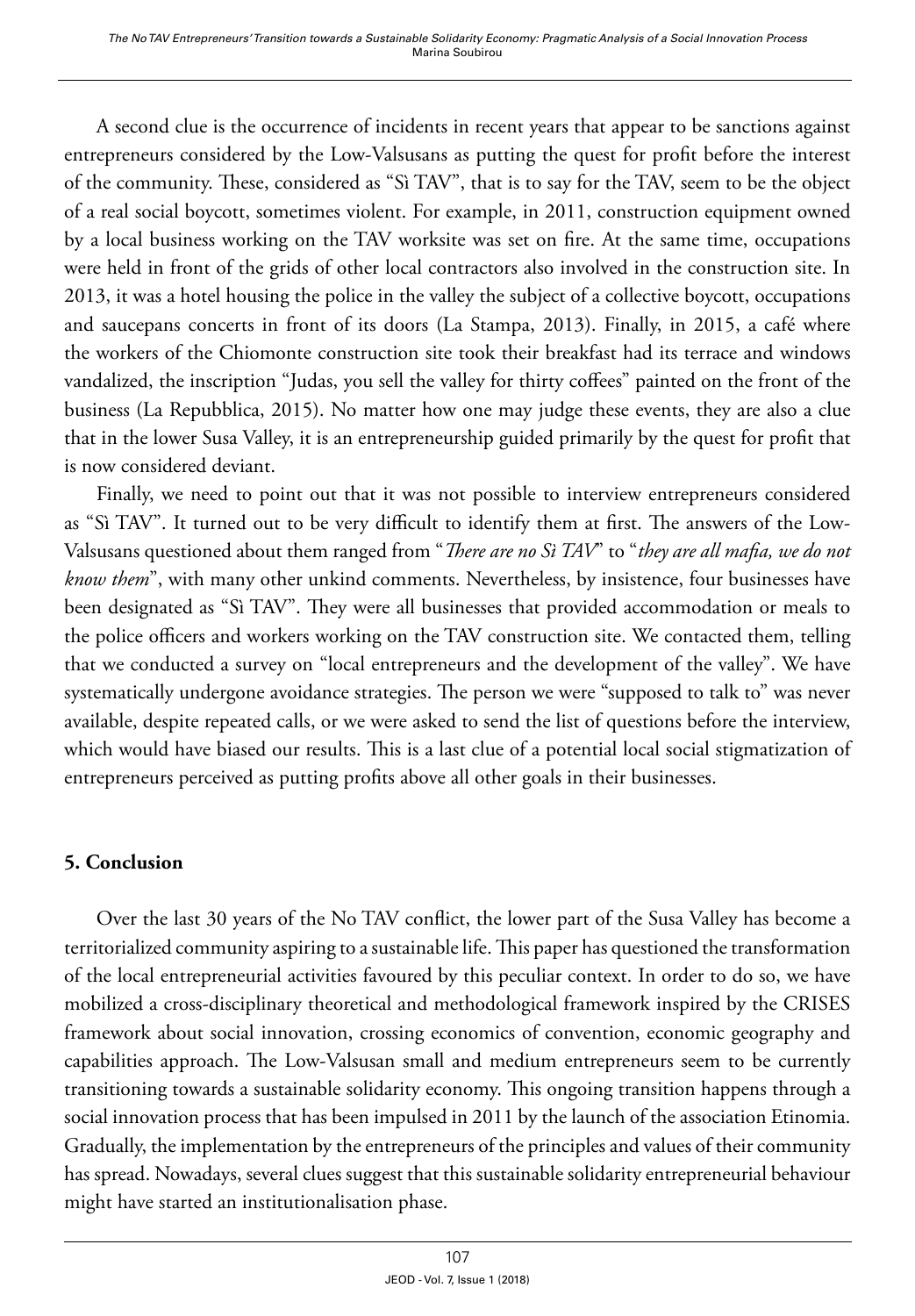This empirical case study shows how a LULU context can favour the emergence of important transformative social innovation processes such as a local transition towards a sustainable solidarity economy. In the lower part of the Susa Valley, the No TAV conflict seems to have created a shock that led the local entrepreneurs to question the meaning of their professional activities. It has also crystallised a territorialized community that local entrepreneurs consider as supportive of their transition towards a sustainable solidarity economy. However, various constraints to such a transition remain as the inability of several activities to become sustainable or the relation of dependence of several local entrepreneurs towards external entrepreneurs who do not act according to their principles and values. A second takeaway is that in a context where entrepreneurs share the aspiration of the society they belong to, it seems relevant to study their solidarity involvement with the capability approach.

However, we consider our inability to interview "Sì TAV" entrepreneurs as a limitation of this work even if it has been a relevant clue of their stigmatization. To overcome this invisibilization of certain actors at the margins, the mobilization of analysis grids developed to study social exclusion seems a potential option. Another limitation is that we did not verify the efficiency of the entrepreneurial initiatives we have identified. In that view, territorial metabolism (Buclet, 2015) case studies could be an interesting complement to such investigations about sustainable solidarity economy. Finally, a quantitative survey could be an interesting addition to this work in order to characterize better the extent of the highlighted transition process and to understand the relative importance of the constraints that were identified.

#### **References**

- Bakshi, P. & Dubois, J.-L. (2008). Glossaire des termes. In: J.-L. Dubois, A.-S. Brouillet, P. Bakhshi & C. Duray-Soundron (Eds.), *Repenser l'action collective. Une approche par les capabilités*. Paris: L'Harmattan, "Ethique économique", pp. 259-264.
- Barthe, Y., de Blic, D., Heurtin, J.-P., Lagneau, E., Lemieux, C., Linhardt, D., Moreau de Bellaing, C., Rémy, C. & Trom, D. (2013). Sociologie pragmatique: mode d'emploi, *Politix*, 103(3): 175-204. DOI:<https://doi.org/10.3917/pox.103.0173>
- Barthe, Y. & Lemieux, C. (2002). Quelle critique après Bourdieu?, *Mouvements*, 24(5): 33-38. DOI: [https://doi.](https://doi.org/10.3917/mouv.024.0033) [org/10.3917/mouv.024.0033](https://doi.org/10.3917/mouv.024.0033)
- Boltanski, L. & Thévenot, L. (1991). *De la justification. Les économies de la grandeur.* Paris: Gallimard, "NRF Essais".
- Bozonnet, J.-P. (2014). L'écocentrisme en Europe: une mise en récit de la nature, post-industrielle et post-religieuse. In: P. Bréchon & F. Gonthier (Eds.), *Les valeurs des européens. Évolution et clivages*. Paris: Armand Colin, "collection U", pp. 89-104.
- Buclet, N. (2011). *Le territoire, entre liberté et durabilité*. Paris: Presses Universitaires de France, "Développement durable et innovation institutionnelle".
- Buclet, N. (Ed.) (2015). *Essai d'écologie territoriale. L'exemple d'Aussois en Savoie*. Paris: CNRS Editions.
- Callorda Fossati, E., Degavre, F. & Lévesque, B. (2018). L'innovation sociale: retour sur les marches d'une construction théorique et pratique. Entretien avec Benoît Lévesque, *Revue de la régulation* [On line], 23(1). Available at: [http://](http://journals.openedition.org/regulation/12980) [journals.openedition.org/regulation/12980](http://journals.openedition.org/regulation/12980) [Accessed: 18 August 2018].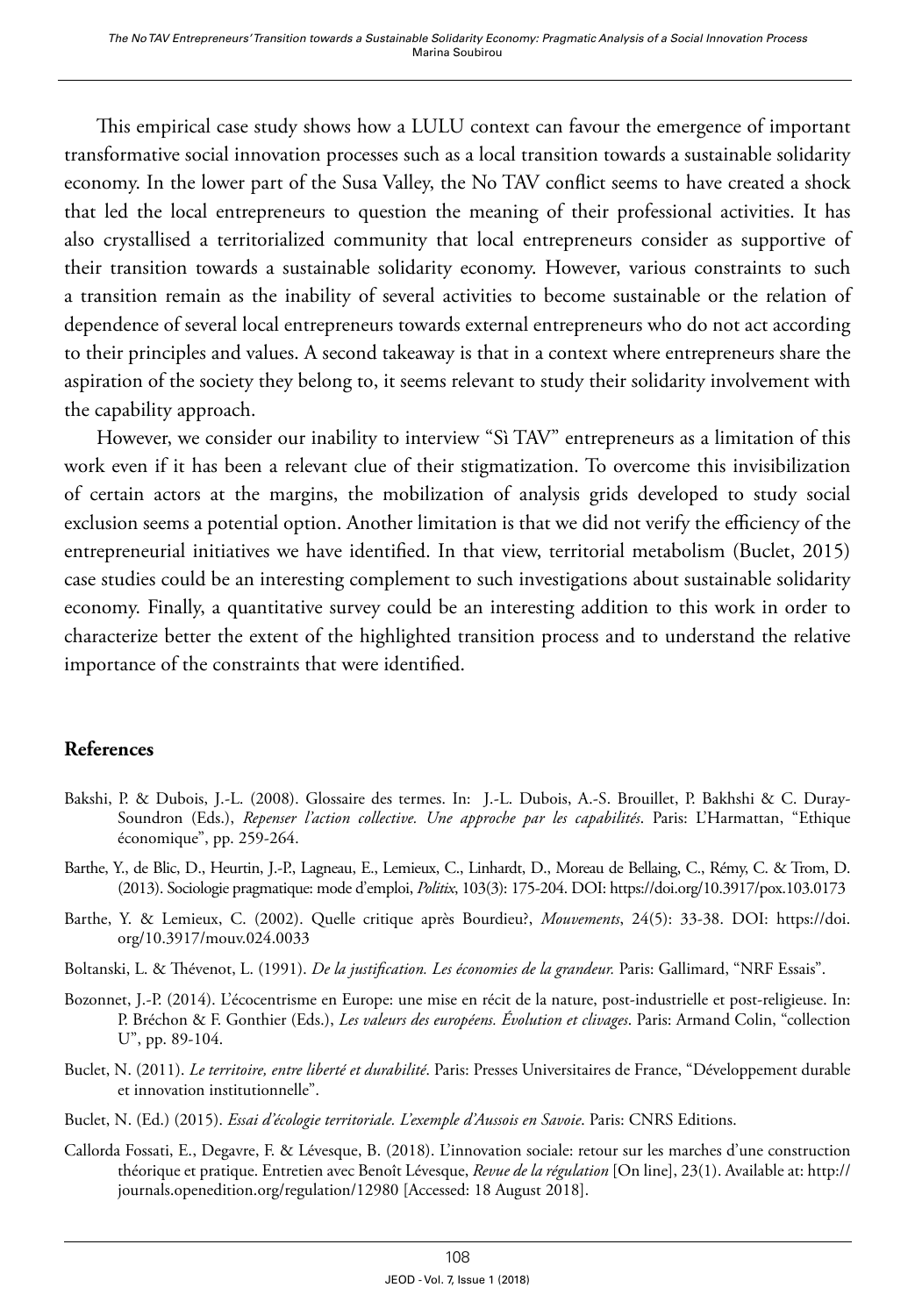- Carroué, L. (2015). *La planète financière. Capital, pouvoirs, espaces et territoires*. Paris: Armand Colin, "collection U". DOI: <https://doi.org/10.3917/arco.carro.2015.01>
- Caruso, L. (2008). *Nuove forme dell'azione collettiva. Il caso della Val di Susa in una prospettiva comparata con la Francia* (PhD thesis). Torino: Università di Torino.
- Castel, O. (2015). La réciprocité au cœur de la structuration et du fonctionnement de l'Économie sociale et solidaire, *Revue Française de Socio-Économie*, 15(1): 175-192. DOI:<https://doi.org/10.3917/rfse.015.0175>
- Chiroli, R. (2017). *Ora e sempre No Tav. Pratiche e identità del movimento valsusino contro l'Alta Velocità*. Sesto San Giovanni: Mimesis Edizioni, "Eterotopie".
- Dardot, P. & Laval, C. (2014). *Commun. Essai sur la révolution au XXIe siècle*. Paris: La Découverte.
- Della Porta, D. & Piazza, G. (2008). *Voices of the Valley, Voices of the Straits. How protest creates communities*. New York: Berghahn Books, "Protest, Culture & Society".
- Etinomia (2011). Manifesto etico. Available at: <http://www.etinomia.org/etinomia/manifesto-etico/> [Accessed: 10 December 2017].
- Etinomia (28/08/2013). Ai blocchi di partenza. Available at: <http://www.etinomia.org/ai-blocchi-di-partenza-sgl/> [Accessed: 10 December 2017].
- Fontan, J.-M. (2011). Développement territorial et innovation sociale. In: G. Bellemare & J.-L. Klein (Eds.), *Innovation sociale et territoire. Convergences théoriques et pratiques*. Québec: Presses de l'Université du Québec, "Innovation sociale", pp.17-42.
- Fraisse, L., Guérin, I. & Laville, J.-L. (2007). Économie solidaire: des initiatives locales à l'action publique. Introduction, *Revue Tiers Monde*, 190(2): 245-253. DOI: <https://doi.org/10.3917/rtm.190.0245>
- Hersent, M. & Palma Torres, A. (Eds.) (2014). *L'économie solidaire en pratiques*. Toulouse: Éditions Érès, "Sociologie économique".
- Hillenkamp, I. (2007). Le mouvement bolivien d'économie solidaire dimensions économiques et politiques d'une action collective, *Revue Tiers Monde*, 190(2): 343-356. DOI:<https://doi.org/10.3917/rtm.190.0343>
- Hillenkamp, I. (2013). Le principe de householding aujourd'hui. Discussion théorique et approche empirique par l'économie populaire. In: I. Hillenkamp & J.-L. Laville (Eds.), *Socio-économie et démocratie. L'actualité de Karl Polanyi*. Toulouse: Éditions Érès, pp. 215-239. DOI:<https://doi.org/10.3917/eres.lavil.2013.01.0215>
- Hillier, J., Moulaert, F. & Nussbaumer, J. (2004). Trois essais sur le rôle de l'innovation sociale dans le développement territorial, *Géographie, économie, société*, 6(2): 129-152. DOI:<https://doi.org/10.3166/ges.6.129-152>
- Hörisch, J. (2015). The Role of Sustainable Entrepreneurship in Sustainability Transitions: A Conceptual Synthesis against the Background of the Multi-Level Perspective, *Administrative Sciences*, 5(4): 286-300. DOI: [https://doi.](https://doi.org/10.3390/admsci5040286) [org/10.3390/admsci5040286](https://doi.org/10.3390/admsci5040286)
- InfoautVideo (26/05/2011). #Notav-Bussoleno: l'assemblea popolare [Video file]. Available at: [https://www.youtube.](https://www.youtube.com/watch?v=E3I4pEbFLpo) [com/watch?v=E3I4pEbFLpo](https://www.youtube.com/watch?v=E3I4pEbFLpo) [Accessed: 10 December 2017].
- Klein, J.-L., Camus, A., Jetté, C., Champagne C. & Roy, M. (Eds.) (2016). *La transformation sociale par l'innovation sociale*. Québec: Presses Universitaires du Québec, "Innovation sociale".
- Klein, J.-L. & Fontan, J.-M. (2014). Introduction. In: B. Lévesque, J.-M. Fontan & J.-L. Klein (Eds.), *L'innovation sociale. Les marches d'une construction théorique et pratique*. Québec: Presses Universitaires du Québec, "Innovation sociale".
- Klein, J.-L. & Harrisson, D. (Eds.) (2007). *L'innovation sociale. Émergences et effets sur la transformation des sociétés*. Québec: Presses Universitaires du Québec, "Innovation sociale".
- Larsson, O.S. & Brandsen, T. (2016). The Implicit Normative Assumptions of Social Innovation Research: Embracing the Dark Side. In: T. Brandsen, S. Cattacin, A. Evers & A. Zimmer (Eds.), *Social Innovations in the Urban context*. Springer Open, pp. 293-302. DOI: [https://doi.org/10.1007/978-3-319-21551-8\\_24](https://doi.org/10.1007/978-3-319-21551-8_24)